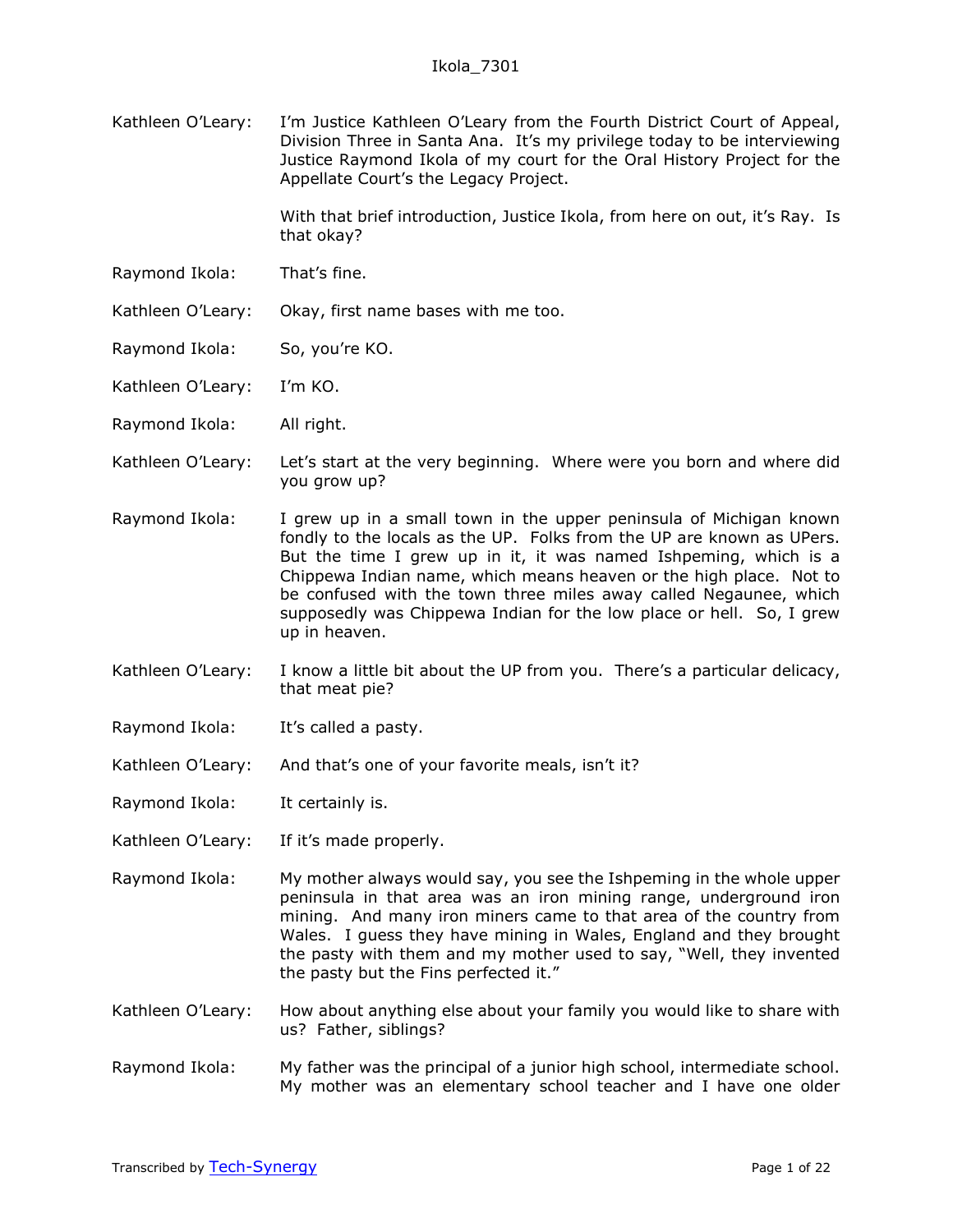brother, nine years older than I, who became a pediatrician. So that's my immediate family.

- Kathleen O'Leary: Sometimes people have other influential members in their family, a grandparent, an aunt, maybe just not a family member but a community member. Anybody, any lawyers early on or anybody else that was influential?
- Raymond Ikola: No, not for it. Certainly, no lawyers. One of the big regrets in my life I suppose is that I was not attracted to the law until somewhat later in life and part of that I think was because I did not have any lawyers as role models. Although I will say that I did have a newspaper route or delivered newspapers and one of my clients was the author of the book "Anatomy of a Murder," which sometime later became an Otto Preminger film. It was based on a true story in the area where I grew up and the author of that book was on my newspaper route.
- Kathleen O'Leary: So, the UP can claim celebrities other than you.
- Raymond Ikola: Apparently.
- Kathleen O'Leary: I'm gathering you went to high school.
- Raymond Ikola: I did.
- Kathleen O'Leary: On the UP.
- Raymond Ikola: In the UP in Ishpeming. Ishpeming High School.
- Kathleen O'Leary: Okay. I'm skipping pronouncing that word. I'm just going to call it that town in the UP and where did you go to college?
- Raymond Ikola: Well, then I went to the University of Michigan.
- Kathleen O'Leary: And that was how far from where you grew up?
- Raymond Ikola: Around 500 miles give or take.
- Kathleen O'Leary: Okay, so it was really going away to school?
- Raymond Ikola: It was going away to school. Okay.
- Kathleen O'Leary: What was your major?
- Raymond Ikola: Electrical engineering.
- Kathleen O'Leary: And the reason you would select electrical engineering as a major? I'm just curious.
- Raymond Ikola: A couple of reasons. First of all, as I was growing up. I was a radio amateur, amateur radio operator known as radio hams in those days. Maybe they still are, I really have lost touch with that world. I built transmitters and receivers and communicate with other radio hams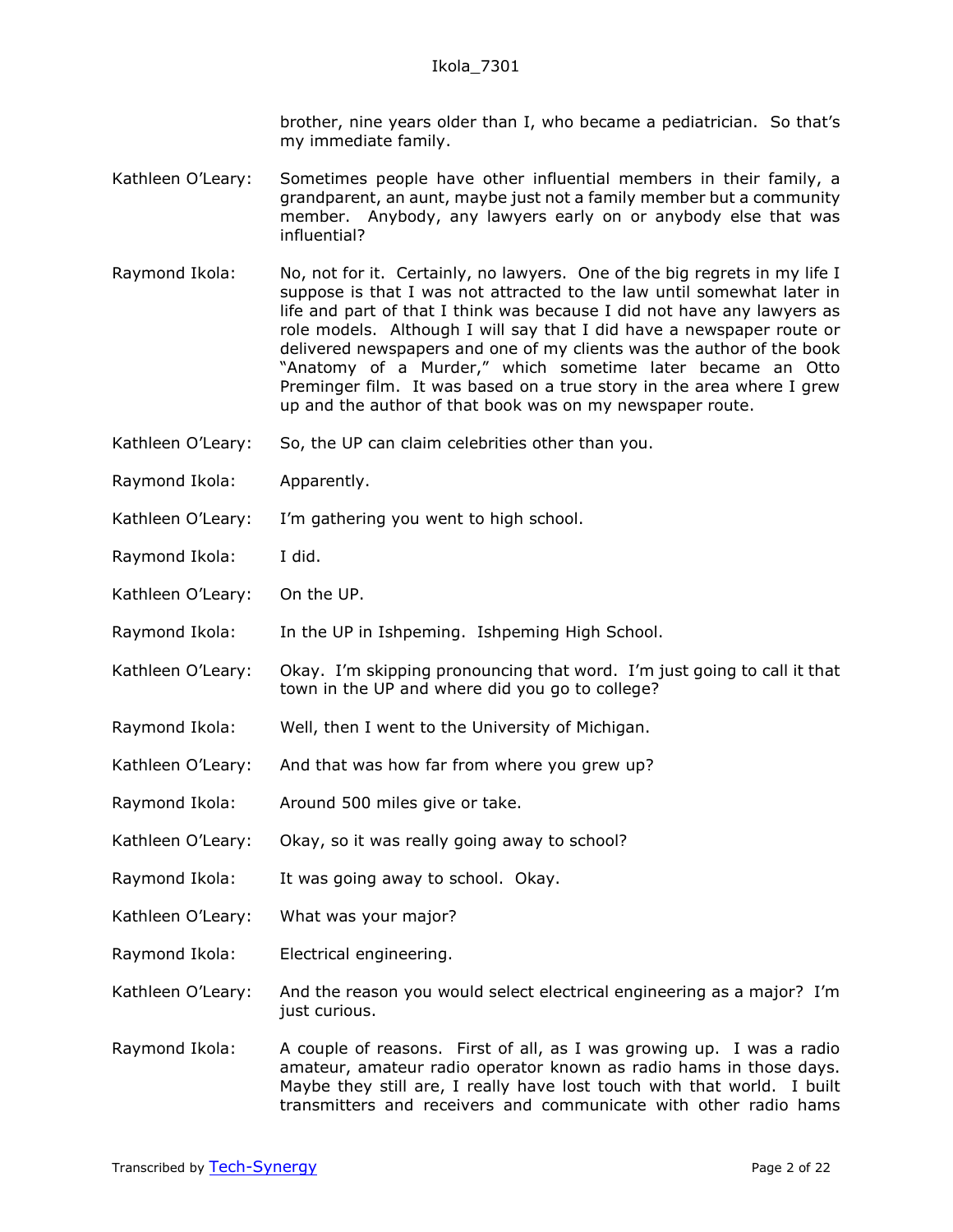around the nation in the world. That was an interest I had as a boy growing up. Then, in my senior year in high school, the Soviet Union at that time where there was a Soviet Union, launched two earth satellites, Sputnik in the fall of 1957. And nationwide, there's a hue and cry about our country falling behind in science and technology and we needed more scientists, we need more engineers. Some saw that same hue and cries, of course with the urging of people who do STEM careers.

But I was good at math, I was good at science and I had this background with an amateur radio. So electrical engineering just seemed like a natural choice at the time.

- Kathleen O'Leary: So you were STEM before it was really the in thing to be? You're a trendsetter?
- Raymond Ikola: I don't know I was a trend setter, but that's what I did.
- Kathleen O'Leary: When you were at Michigan, any extracurricular activities of note?
- Raymond Ikola: My first year at the university, I was a member of the Michigan marching band. That was about -- well then I was a member of a fraternity after that.
- Kathleen O'Leary: What did you play in the marching band?
- Raymond Ikola: Clarinet. And I did not go out for the band my second year as I recall. I had enrolled for 19 semester credit hours in my sophomore year fall and you just simply could not spend the time with the marching band that's required to carry that sort of load.
- Kathleen O'Leary: I'm guessing that engineering, there were no really easy electives?
- Raymond Ikola: The easiest elective I had was a course called Astronomy 101 and strangely enough, most of the Michigan football team was enrolled in that course.
- Kathleen O'Leary: You had said that your interest in law was a late interest. It wasn't your initial interest. So I'm guessing that after you left college, you went on to do something not in law?
- Raymond Ikola: Yeah. I stayed at Michigan, University of Michigan, finished a master's degree in electrical engineering and then I got a job, which was just a plum job at the time as a member of the technical staff at RCA Laboratories in Princeton, New Jersey.
- Kathleen O'Leary: By this time you were married, right?
- Raymond Ikola: I was married.
- Kathleen O'Leary: So you moved the family to New Jersey from Michigan.
- Raymond ikola: Yes.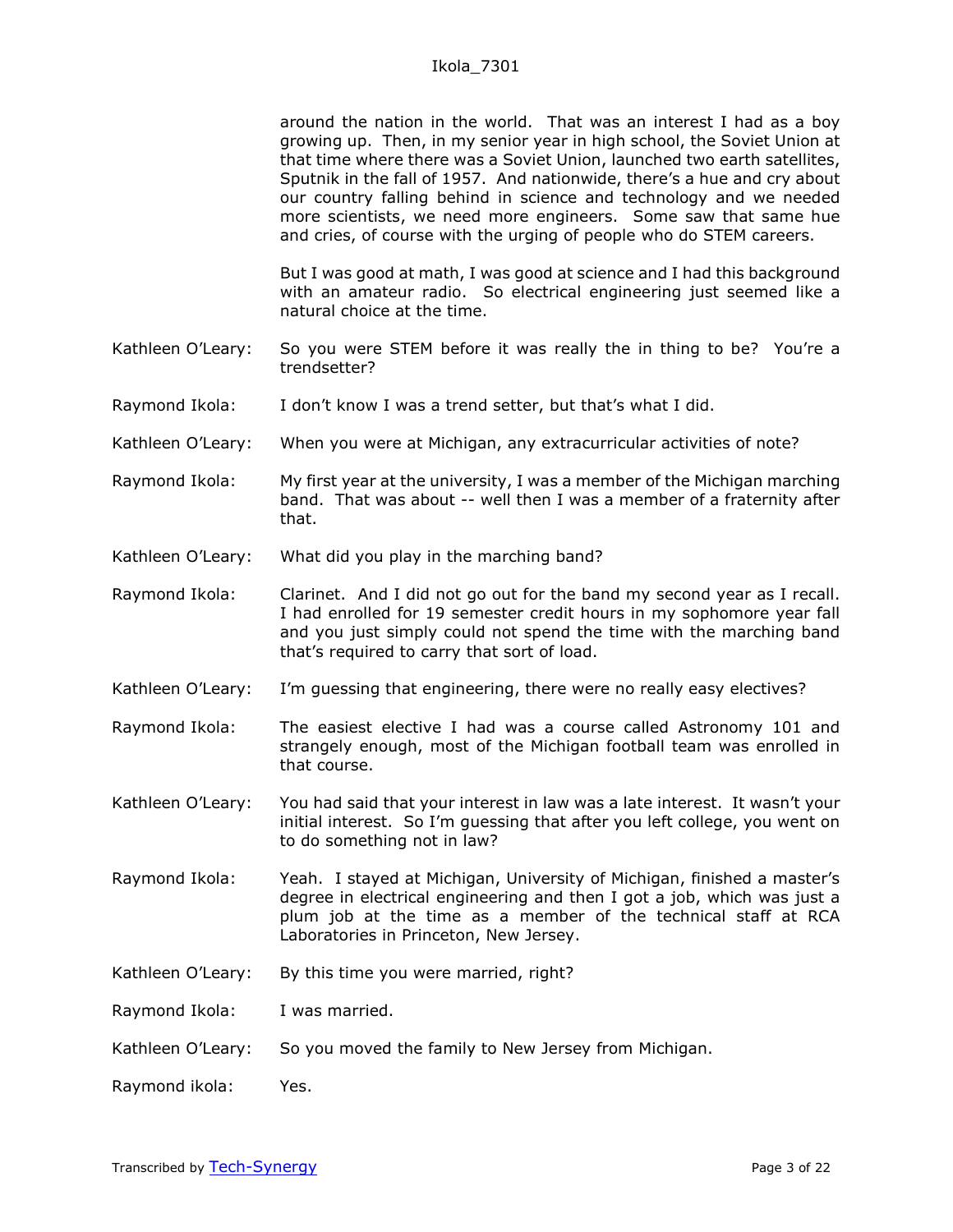- Kathleen O'Leary: Okay.
- Raymond Ikola: The family, being my wife and I think only made the move, Chris and our oldest child was about two weeks old.
- Kathleen O'Leary: And how long did you stay with RCA and in the engineering field?
- Raymond Ikola: I was with RCA for a total of eight years from 1963 to 1971.
- Kathleen O'Leary: Somewhere along the line, I think you got a doctorate in engineering?
- Raymond Ikola: Yes. Well, what happened at the RCA Labs, almost all members of the technical staff had PhDs and so, long-term, if I intended to stay there, it was almost a given that I have to continue to get that, so I applied for a fellowship from RCA while I was there and they paid my way basically to finish up the coursework for the PhD. I went to Brooklyn Polytechnic and that choice was because I was in a microwave lab at RCA and at Brooklyn Poly, they had many textbooks by professors there in that field. And so, I commuted to Brooklyn from New Jersey and finished up the course work in the preliminary examination for the PhD during that time I was on the fellowship.
- Kathleen O'Leary: Not that I would really understand it, but can you tell us a little bit about your thesis, its title and what the focus was?
- Raymond Ikola: The title was the Effects of Asymmetry in Diffraction Gradings. It is a theoretical analysis of the effects of asymmetry in diffraction gradings.
- Kathleen O'Leary: Perfectly simple. What was your second career choice and why the change after eight years in engineering?
- Raymond Ikola: I gradually became less and less interested in what I was doing. I use the word bored. I can't think of a better word to describe my feeling at the time and then, I became involved in some local political efforts, mainly an effort to consolidate two municipalities which had duplicate services and it made sense to many of us on this project to combine the municipality so we didn't have that two fire departments and two police departments serving essentially same community.

In connection with that political effort, I rubbed shoulders with many lawyers, and I thought you know, I think they're having more fun at their job than I'm having at mine and interestingly enough, way back as a sophomore in college, I had these thoughts. I think I would enjoy being a lawyer and I remember talking to someone like my fraternity brothers about that and they also, "Oh, it's too late. It's too late to make a change. You're already second year of engineering." And finally, after eight years working in the engineering field, I decided to make the change.

- Kathleen O'Leary: So you went home and told your wife, Jen.
- Raymond Ikola: Well, we discussed it. I didn't tell her and she was very, very supportive. I've been forever so grateful for her support. I mean, we just uprooted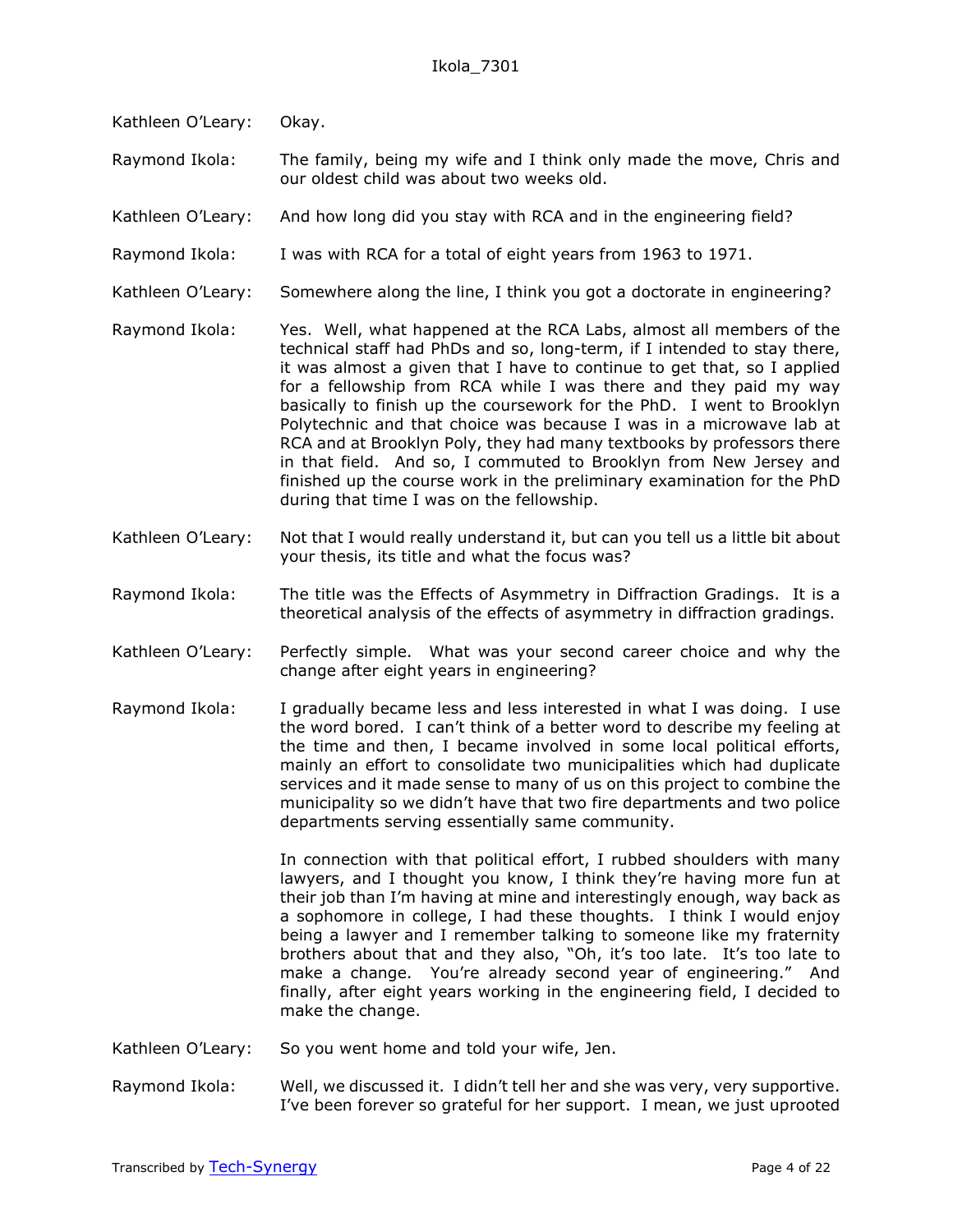ourselves. We sold our house, one of our two cars and we didn't sell the children or the dog.

- Kathleen O'Leary: That's good.
- Raymond Ikola: We sold much of our furniture and we moved to California to go to law school.
- Kathleen O'Leary: That was an interesting choice. You and Jen both grew up in Michigan. You moved to New Jersey and then you came to California to go to law school. Any particular reason?
- Raymond Ikola: Well, it's actually, when I was working the sort of work I was doing with RCA, it was only about six places in the entire country where I could do that sort of work and I thought, if I'm going to be a lawyer, I can live anywhere, not limited to these six places outside of universities would be a possibility. And in the meantime, my mother and father had moved and retired to California. My older brother had set up his medical practice in central California. And so, it's sort of a natural place to think about practicing law eventually.
- Kathleen O'Leary: So, where did you go to law school?
- Raymond Ikola: Hastings in San Francisco, UC Hastings.
- Kathleen O'Leary: And when you were in law school, did you have ideas about what kind of law you wanted to practice when you graduated?
- Raymond Ikola: Not initially, but I do remember thinking seriously that estate planning kind of fascinated me believe it or not. I had a trust and estates course from a professor named Richard R.B. Powell. You may have seen in some of your travels, the eight-foot shelf of books called Powell on property, well, he was the one and excellent professor and I thought the estate planning was a possibility or being a tax lawyer. That was my initial thought.
- Kathleen O'Leary: Interesting that you left engineering because you thought it was a little boring and we're thinking about estate planning and tax. Not that those are intellectually very challenging, but they're usually not a hotbed of controversy. But you didn't end up doing either of those things.
- Raymond Ikola: No I didn't.
- Kathleen O'Leary: What changed? What happened?
- Raymond Ikola: I clerked at a firm in San Francisco, a fairly large firm, large at that time during the summer after my second year in law school and during that time, I was involved in a case with a partner and some probate litigation of all things and it was just fascinating.

The problem we had in that case, I still remember pieces of it were like a law school exam. We had a decedent who was killed in an airplane crash in England, domiciled nowhere. He was sort of a child in the world.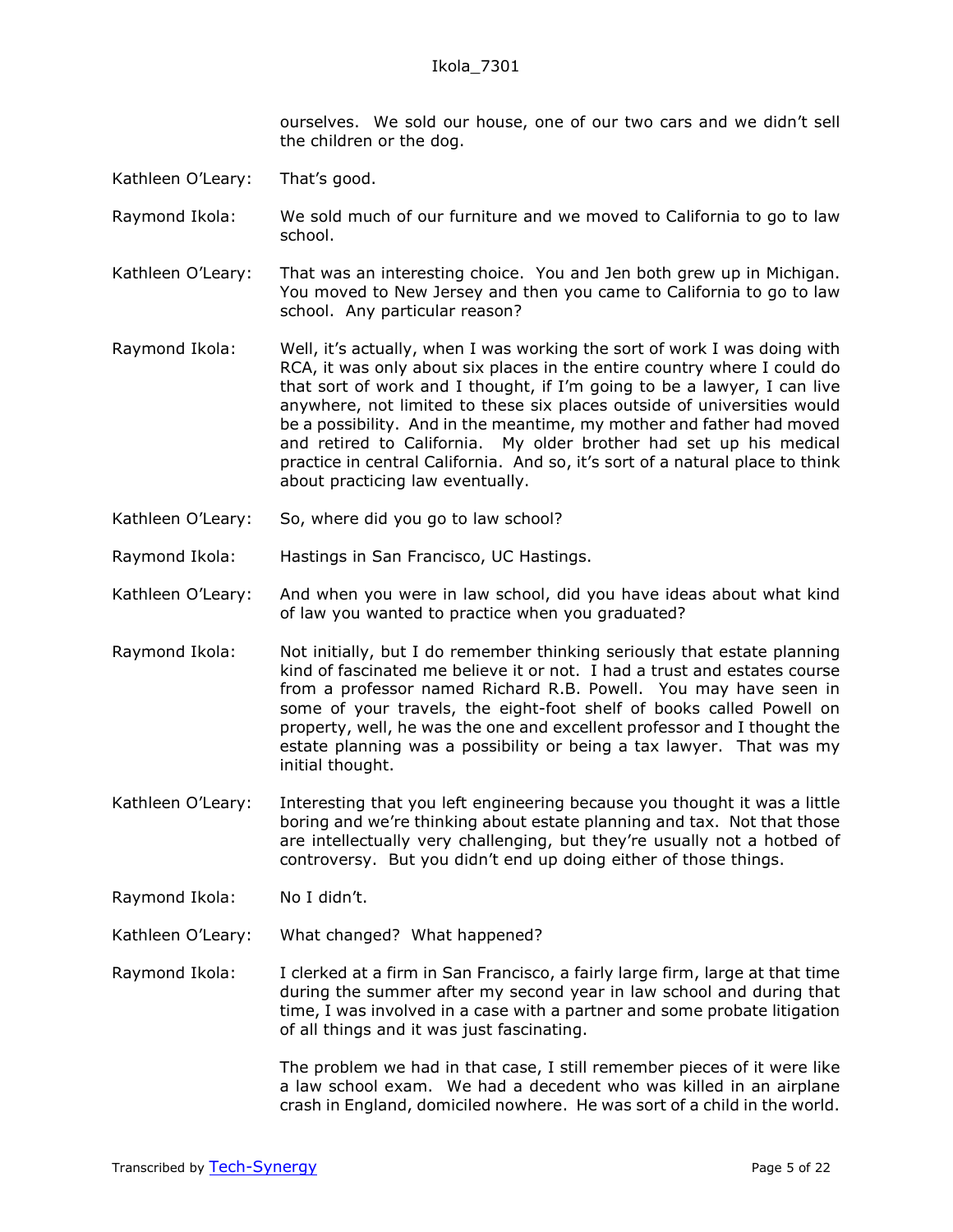He lived month-to-month at different places all over the world, but he left a property in California with a brother in California and a spouse, at least the spouse claimed she was still a spouse because the decedent had secured a quickie divorce on the island of Haiti and so, we were trying to demonstrate to the court that the brother in California was the appropriate administrator of the estate and so, during that time that summer I was assigned several tasks concerning how we get certain kinds of evidence in and then I attended the trial with a partner who's doing this.

I don't remember how the case came out or whether it was even decided while I was there. But I thought to myself this is what really do. They go to court and so I decided I'm going to go to court. I'm going to be a litigator trial guy.

- Kathleen O'Leary: It sounds like it was sort of the legal equivalent of a Rubik's Cube twisting all the different parts trying to find the solution.
- Raymond Ikola: It sort of was. It was a fascinating case actually.
- Kathleen O'Leary: When you graduated from law school, and now you've decided you're looking for a litigation firm, where was the first firm you practiced?
- Raymond Ikola: I had an offer from that firm in San Francisco and I had not given them an answer immediately and I was working on the Hastings Law Journal at the time and I posted notices on the bulletin board about firms coming to interview on campus and I saw this rather smallish firm from Santa Ana, California show up and I thought that's interesting. I asked somebody, "Where is Santa Ana?"

And they said, "Well it's down there, it's an Orange County, but Disneyland area." So that's interesting because most of the firms that come on campus interviewing were larger firms.

Well, I signed up mostly out of curiosity and they invited me down to Santa Ana for an interview and I found that I hit it off with all those people in the firm. I just hit it off and I remember talking to Jen, my wife about it and said, "You know, if I go with a large firm, partnership track is usually seven or eight years, so that's what it was at the time." I was older I was going to turn 34 when I graduated from law school, and I thought, if I go with a smaller firm, it's likely that I can be a partnership track earlier and that turned out to be really true. So we made the decision to come to Orange County.

- Kathleen O'Leary: And I know you said many times how appreciative you are of all the support Jen has given you in your somewhat circuitous career path and your moves all over and while you were in law school, Jen was working, wasn't she to try and help support the family?
- Raymond Ikola: Not much. She did a little bit of work. She worked in a doctor's office, the front office person for a time, but mostly, we got through law school on the capital gain we made in the sale of our New Jersey house that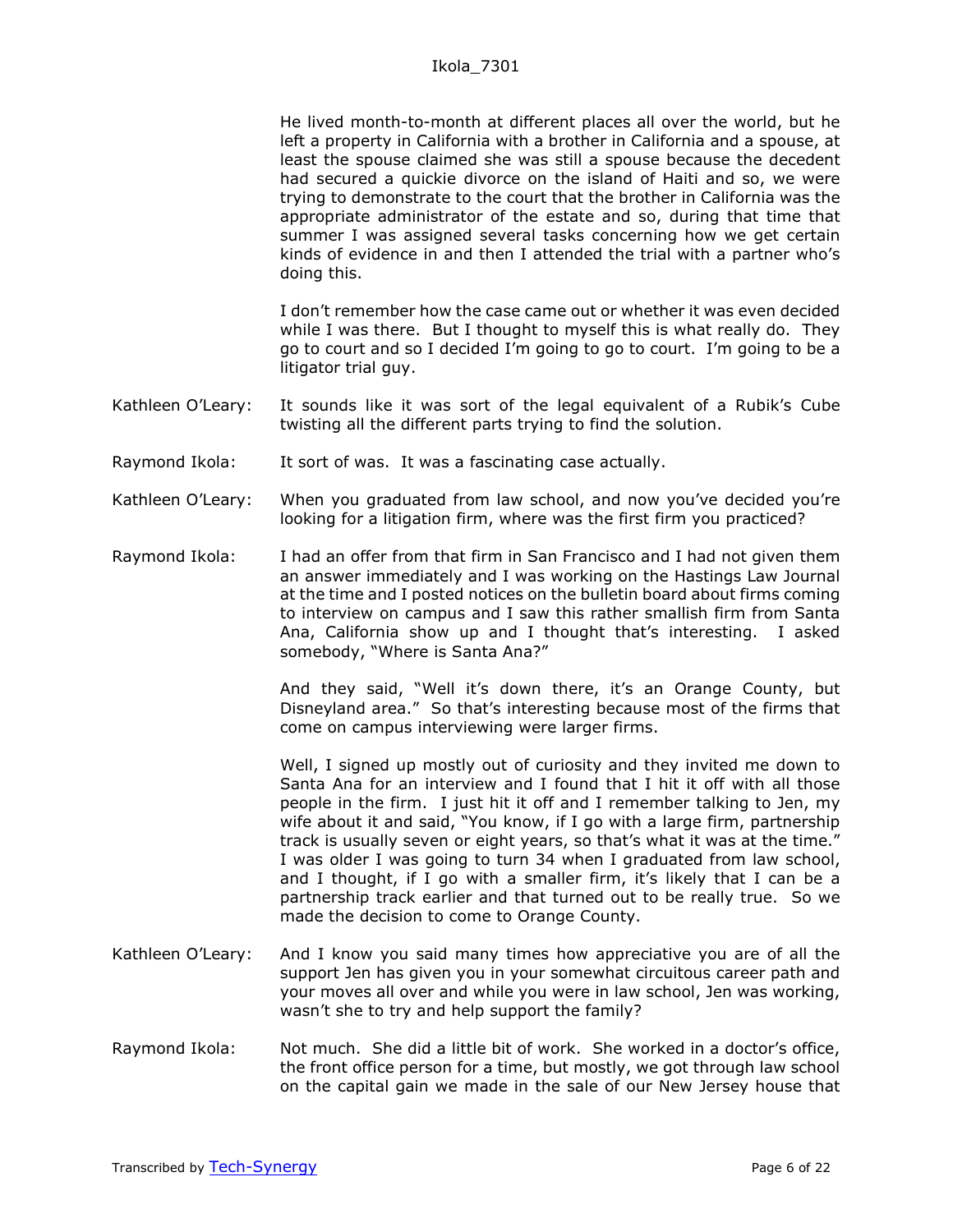essentially financed our way through law school and we came out of law school penniless essentially having used all that money.

- Kathleen O'Leary: And then came to Orange County, took it in to the Orange County housing market.
- Raymond Ikola: Yes.
- Kathleen O'Leary: It was a little better than when you came than it is now.
- Raymond Ikola: It certainly was.
- Kathleen O'Leary: Okay. And so you settled in Orange County now with two little girls.
- Raymond Ikola: Yes.
- Kathleen O'Leary: And what was the name of the firm you started with?
- Raymond Ikola: At that time, it was Wenke, Birds & Taylor.
- Kathleen O'Leary: Okay, and then you made some changes in firms over the years.
- Raymond Ikola: Well, that firm sort of evolved as some of the name partners left. It became Wenke, Taylor, Evans & Ikola for a while. I was made part I think it was three and a half years, it became Wenke, Taylor, Evans & Ikola and then eventually Taylor, Gary Taylor went to the Superior Court as a judge and then shortly thereafter became a US District Judge here in Santa Ana. Then Bill Wenke, the other named partner left. I think it was about 1986 to go back to his alma mater, University of Nebraska to head up their charitable foundation.
- Kathleen O'Leary: And at some point, I know before you came on, you left Snell & Wilmer to come on the bench. Was there anything between?
- Raymond Ikola: Yes. So somewhere around 1986 or 87, my younger partners thought they would like to merge with a larger firm. And so, we were approached actually by a branch office from a firm in Los Angeles known as Hostetler, Klaus & Beardsley. And so we voted -- I shouldn't say we voted. Actually, my partners voted to join that firm. I was the only dissenting vote mostly because I liked being in charge of my own life without the trappings of a larger firm.

But I went with my partners. We merged with the Hostetler group. It didn't last long, we had some issues that could not be resolved and so in 1990, we were approached by Snell & Wilmer who was a Phoenixbased firm at that time and they had established an outpost in Orange County about 18 months before that. And so, they were looking to build the office and so, as a group, we moved over to Snell & Wilmer.

Kathleen O'Leary: You are sort of atypical because I think of someone from the Midwest, from the UP, engineering background, you would think that that person would not be a risk taker, that they would be if it isn't broke, don't fix it and yet you've never hesitated making a change if you thought it was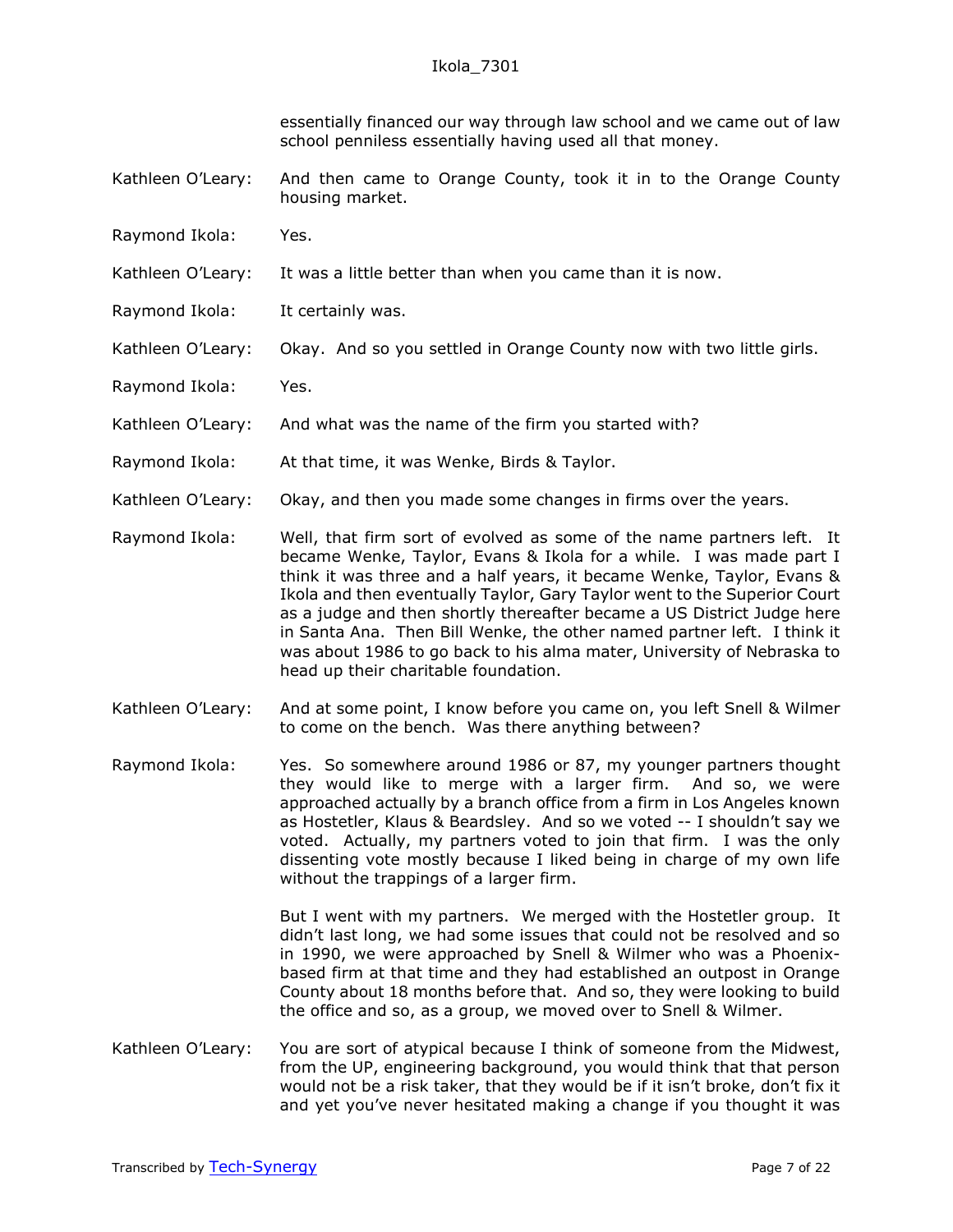the right thing to do. Why do you think that is? And Jen's always supported you.

Raymond Ikola: Well, the biggest change of course is leaving my career in New Jersey and going to law school and I was young and young people take risks. I remember I should say that you mentioned that I went on to get my PhD. I had been lumbering along literally with my dissertation. I finished all the requirements for the degree, but the dissertation I was working full-time and it was taking some time to get it done.

> So when I made the decision to go to law school, I thought I'm going to be competing with all these people who came out of a liberal arts background, who have written essays all their life. I've never written an essay exam as an engineering student.

> Despite my thought that I would enjoy this, maybe I'm no good at it. And so I better finish that PhD, so I put my pedal to the metal during that last year before starting law school and finish the dissertation.

- Kathleen O'Leary: You don't take these leaps without a lot of preparation, strategic --
- Raymond Ikola: That was a little safety net if it didn't work out as a lawyer. As it turned out, I did perfectly well in law school. In fact, I did very well.
- Kathleen O'Leary: By all accounts and I've heard this from lawyers, judges, you are a very busy and extremely successful trial lawyer, something that a lot of people don't like doing is trying cases and actually being in a courtroom. Did you enjoy trying cases?
- Raymond Ikola: Oh, very much. It's just one of those things that you either enjoy or you don't I guess and I really did enjoy it. And when I joined the Wenke, Birds & Taylor firm at that time, Bill Wenke, the most senior partner had pretty much -- he had attracted some very large marital dissolution cases, and he was pretty much going in that direction full-time and he had many business clients also at the time that he needed to service.

And at that time also, one of the Associates in the firm who is doing the business litigation left to form his own office and so, there was a need for people to handle these cases and I was there and so I think in the first two years, I think I recollect that I tried about 18 cases or arbitrations. Not many of them were large cases, many of them are municipal court cases, little disputes between subcontractors and contractors but it was a great experience, great training.

Kathleen O'Leary: Little cases, but big cases to the clients.

Raymond Ikola: Absolutely.

- Kathleen O'Leary: I think that qualifies you as a trial horse, 18 cases in a couple years, large and small cases.
- Raymond Ikola: It's a slow down after that because I was doing larger cases and you can't do that many cases with that frequency.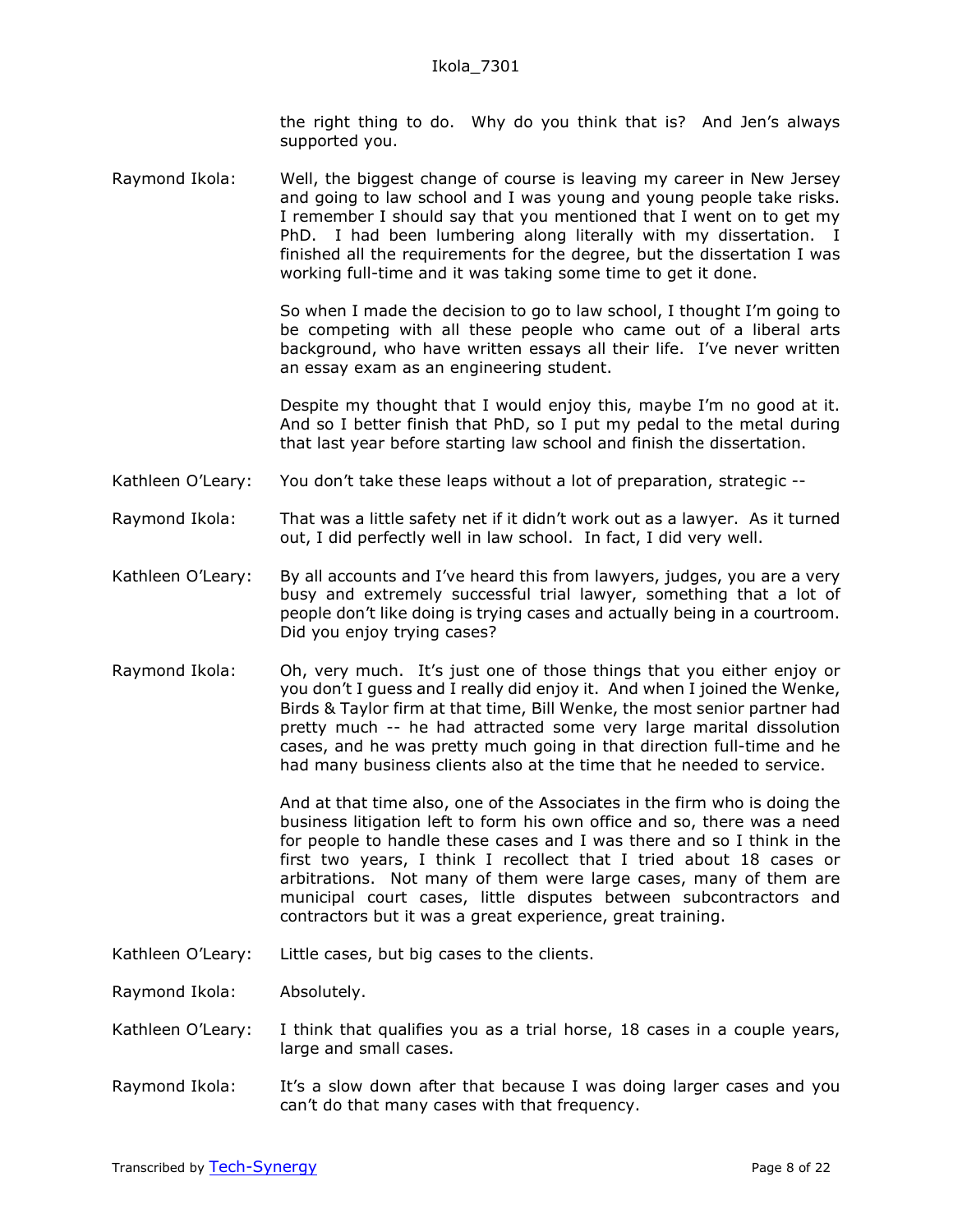- Kathleen O'Leary: These cases that you tried as a lawyer, do any of them stand out in your mind that you -- for any reason, intellectually challenging, kind of interesting facts.
- Raymond Ikola: In the early 1980s, I had two cases that were really quite public, generated a lot of publicity, so I remember those cases. One was a case we brought a class action on behalf of the residential lease holders of the Irvine Company in Irvine and Newport Beach, turned out that probably around the mid-1950s, the Irvine Company, which is a large landowner in Orange County began doing residential developments by building houses on land that was leased to the residents.

The residents would buy their home but the land would be leased so they paid ground rent to the Irvine Company. All those grounds leashes had clauses in them that required a readjustment of the rent in typically 25 years, sometimes 30 years. And so, from the 1950s to the early 1980s, those leases were being readjusted and the poster child for this phenomenon was a fellow who was paying as I recall about a thousand dollars a year in land rent and he was readjusted 80,000.

It was just more than the individual salary. So, the community was up in arms about this because it was just threatening people with loss of their homes. And so, we filed the lawsuit, a class action against the Irvine Company and it wound up getting settled on terms that were I think quite favorable both for the Irvine Company and for the landowners or leaseholders.

- Kathleen O'Leary: It's kind of a David and Goliath story.
- Raymond Ikola: In a way it was, but part of the reason that it eventually settled I believe was not only the lawsuit, the threat of lawsuit but Irvine Company changed hands at about that time. The ownership changed and I think the new owner was very anxious to put this big public dispute in the rearview mirror. So we did it.
- Kathleen O'Leary: Any other cases?
- Raymond Ikola: The other case that was quite interesting -- about that time, I was doing some work in the air transportation industry in couple of different capacities but American Airlines retained our office, me specifically, when they were having difficulty serving the Orange County airport now known as the John Wayne Airport and the Orange County Board of Supervisors at the time were being somewhat protective of some local power brokers, if you will, wealthy owners of airline then known as Air California who did not particularly want competition at the John Wayne Airport. So, we successfully got an injunction requiring the county board to allow American to commence service. That was a very public dispute.
- Kathleen O'Leary: It's very time sensitive too. I think weren't you rushing to get papers filed in that case?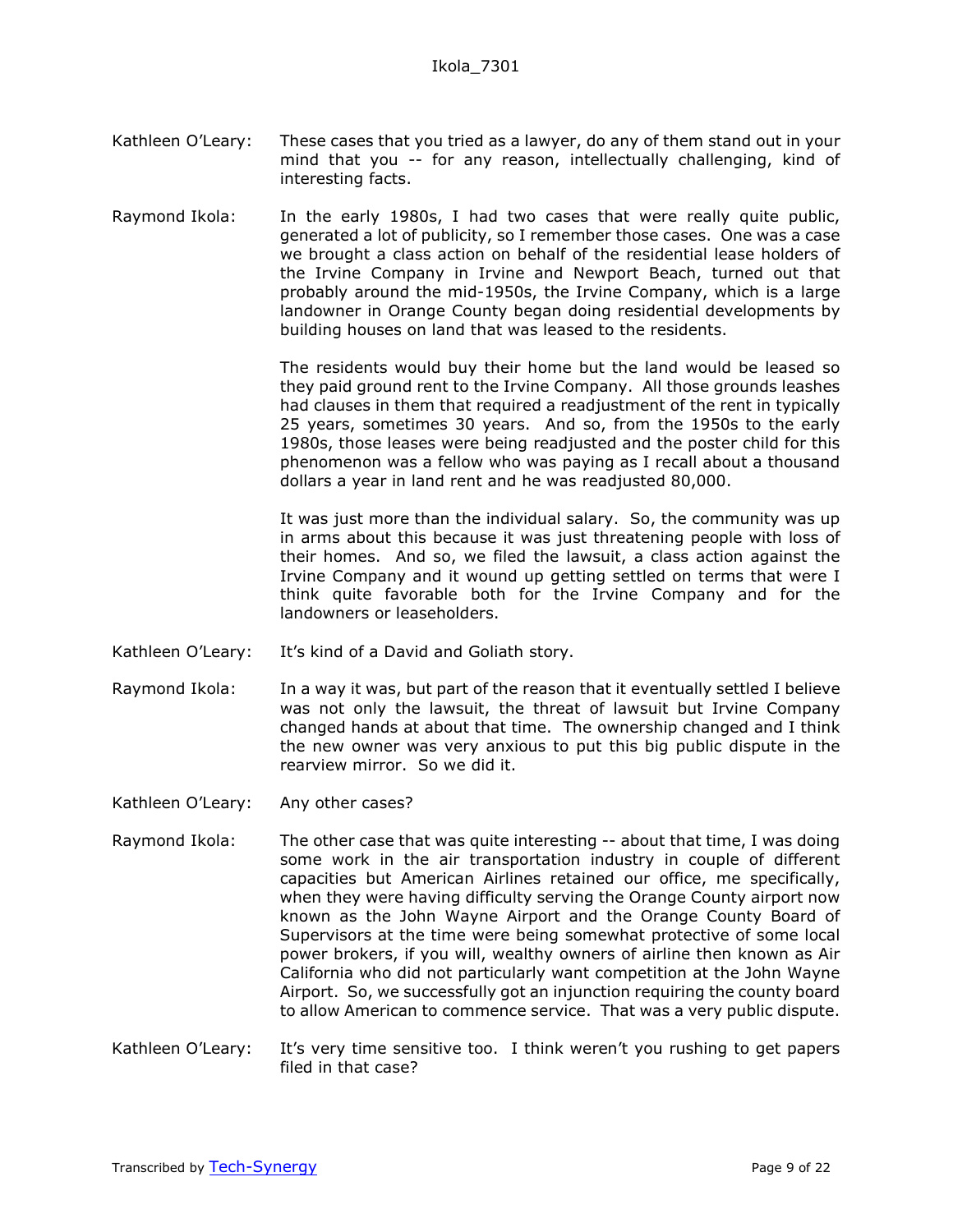- Raymond Ikola: Yeah, what happened was we had obtained I think -- what stage was it? I think it's either a temporary restraining order or maybe we had the preliminary injunction at the time restraining the County of Orange from preventing American Airlines from flying from the airport. Just a few days before we were to commence service, and of course, American had already sold tickets for the initial flights, the station manager for American came running to me saying the airport manager just dropped by and said, "Well, you have an injunction requiring us to allow you to fly your airplanes, but you don't have an operating agreement with us. So we can't allow passengers to be boarded."
- Kathleen O'Leary: Those are the exciting dynamic things that happen in trial practice. They probably made it very enjoyable for you.
- Raymond Ikola: It was really quite stunning. So, we stayed up all night. No, actually then what happened, recalling now, the County of Orange appealed to the Ninth Circuit on a preliminary injunction and Ninth Circuit stayed. This was after we had overcome the station manager's concern about not letting passengers board the planes, but the Ninth Circuit had stayed the injunction pending the appeal.

Well, so when that happened, this is just I think three days before the flight. It was pretty exciting. So we stayed up all night after that stay order came out doing an ex parte application to vacate the stay based on the immediacy of these flights and the passengers and their plans being shattered and all that and the funny thing about that I remember, we were up all night drafting these papers and what color covers do we have to have?

And it was about two or three in the morning and we looked around, we turned out as red as I recall. We didn't have any red covers in the office. We had a word processing operator at the time. People didn't have computers. You had a dedicated word processing operator. She said, "My daughter has some red construction paper at home." She went home, picked up some red construction paper we filed in the Ninth Circuit at eight o'clock the next morning in the Los Angeles Clerk's Office with red construction paper covers.

- Kathleen O'Leary: See, I can see you were having much more fun as a lawyer than you ever would have had as an engineer.
- Raymond Ikola: So much fun.

Kathleen O'Leary: So much fun and yet at some point, you decided to apply to the bench?

- Raymond Ikola: I did. By the way, to finish that story, we did get the stay order vacated on a two-to-one decision.
- Kathleen O'Leary: I didn't mean to jump ahead. Any other cases you want to talk about?
- Raymond Ikola: No, there are other cases that I had so much fun with, but that's enough.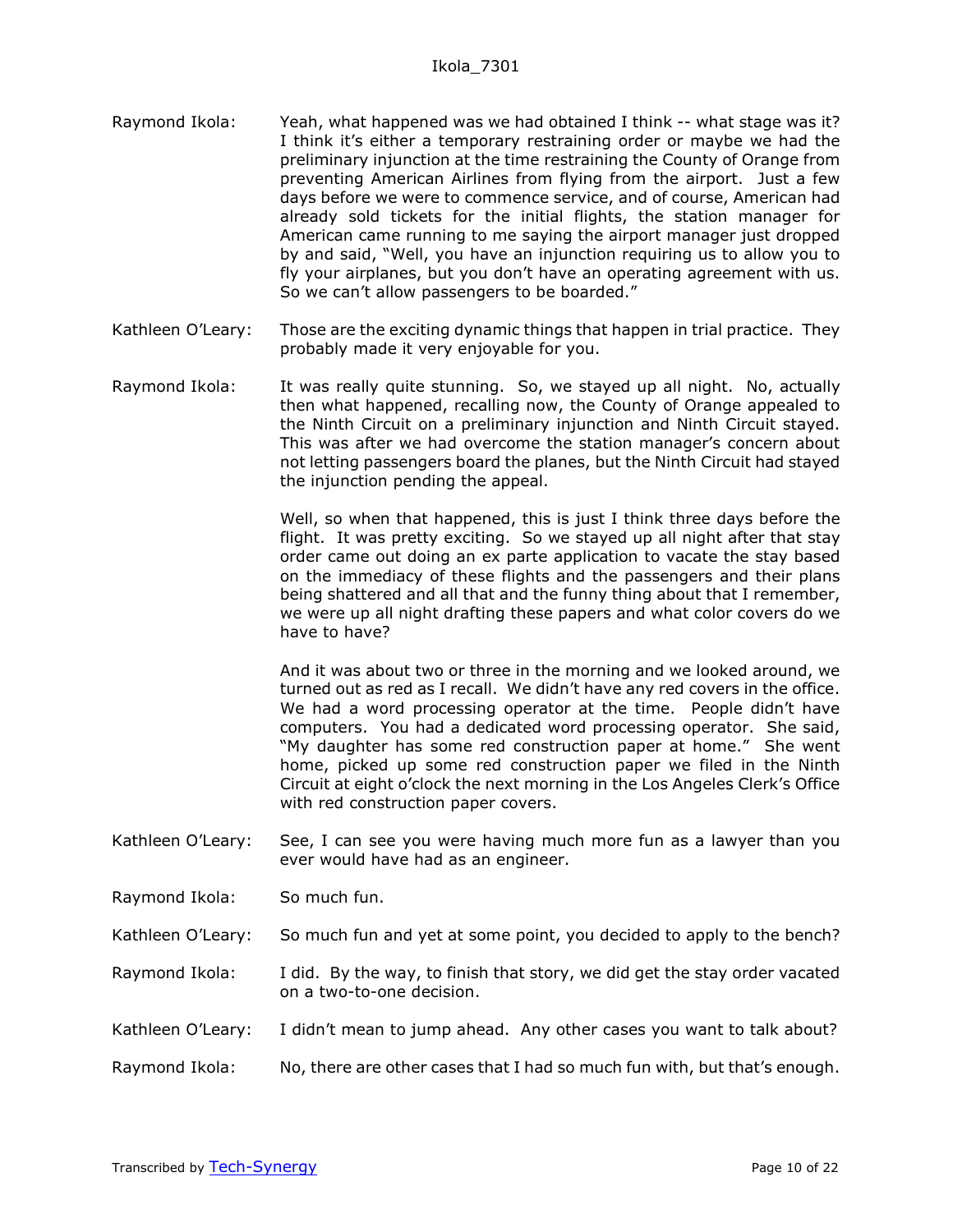Kathleen O'Leary: There's only so much fun we can talk about. This is a serious interview. Now, I think you made another partnership decision in terms of you went home and talked to Jen I assume about a judgeship and what precipitated that conversation?

Raymond Ikola: It's interesting. I was working along at Snell & Wilmer and one day, I get a call from Bill Wenke, the former senior partner.

> I hadn't seen him for many months and out of the blue, he calls and says, we chatted for a while and he said, "Ray, have you ever thought about going in the bench?" And I said, "No, not really." He said, "I think you ought to give it a try." I said, "Really? You think so?" And he said, "Yeah, I think you should."

> So I hung up the phone after the conversation. I sat there thinking, I really had not considered that path but I enjoyed the courtroom so much. Maybe I should consider that. So I called my wife Jen, I said, "Hon, let's go out for dinner tonight." We were members of the Center Club at the time so we had dinner at the Center Club and I said, "This is something maybe I should give a shot at." And she said, "Go for it." So that was a decision we made and so I put in my application.

- Kathleen O'Leary: Well, let's go a little bit, diverging a little bit and talk about your personal life, little away from your professional life because we've talked about Jen, who's your wife of how many years?
- Raymond Ikola: Fifty-eight.
- Kathleen O'Leary: I know that you proposed to Jen and married her when you were at Michigan and the reason I know that is because when I visited the Michigan Campus with you, you and Jen showed me the very spot where you proposed.
- Raymond Ikola: Yes. I remember it well.
- Kathleen O'Leary: And lots of memories from Michigan Campus. Wasn't there also a memory with a presidential candidate at the Michigan Campus?
- Raymond Ikola: Actually, I haven't thought about that for a while but in the fall of 1960, during the campaign, John F. Kennedy had debated Richard Nixon on TV. It was the first TV debates, the presidential debates and after the debate, one of the debates, John Kennedy was going to stay at the Michigan Union overnight. And so, the word was out that John Kennedy is going to be staying at the Michigan Union, so lots of students turned out to see John Kennedy and so, I was standing just near the steps of the Michigan Union at two in the morning when John Kennedy's car rolled up. He got out. He walked up the steps of the Michigan Union, stood there and addressed the gathered students and I was about 30 feet away and that's when he proposed the formation of the Peace Corps and to this day, there's a plaque at that the Michigan Union steps showing where he stood when he proposed the Peace Corps.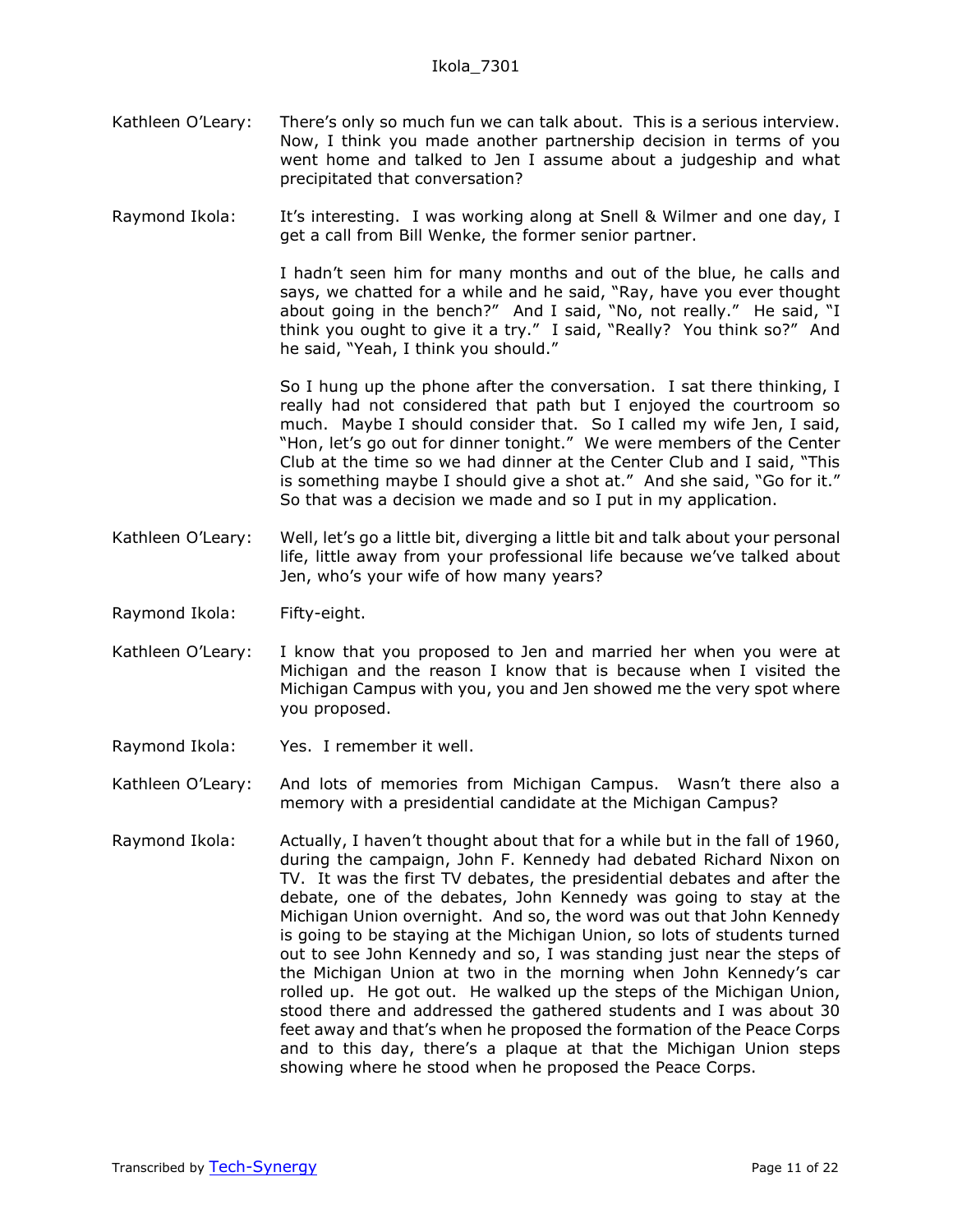- Kathleen O'Leary: So, you are a very proud graduate of the University of Michigan and have many great memories, lots of good things happened to you at Michigan. But let's talk about your daughters, you have two daughters, Kristen and Cathy.
- Raymond Ikola: Two daughters, Kristen and Cathy, yes.
- Kathleen O'Leary: And multiple grandchildren.
- Raymond Ikola: Five.
- Kathleen O'Leary: You want to tell us a little bit about them?
- Raymond Ikola: Kristen, the older daughter, is now a lawyer, a tax lawyer. She works at an in-house, a large retailer, in-house doing tax work.
- Kathleen O'Leary: Must have been in her genes. You weren't the tax lawyer associate --
- Raymond Ikola: Maybe, I don't know. And my younger daughter Cathy is a high school English teacher and also part-time director of Christian Education at her church.
- Kathleen O'Leary: And the grandkids are doing all kinds of different things.
- Raymond Ikola: My oldest grandson is now a forensic scientist with the California Department of Justice, an original lab in Reading way up in Northern California, north of Sacramento. The next oldest grandson just finished at UCLA with a degree in nursing.
- Kathleen O'Leary: Jen studied nursing?
- Raymond Ikola: Yes.
- Kathleen O'Leary: So the science nursing, it's in the blood.
- Raymond Ikola: Maybe and the next granddaughter, now it's a granddaughter time, is in her junior year at UCLA studying English and I just learned that she will probably finish her degree in three years in the summer. So, she's finishing rather quickly. Then going to Kristen's family, her oldest daughter just finishing her freshman year at the University of North Carolina School of the Arts in Winston-Salem, North Carolina.
- Kathleen O'Leary: She's a very talented theatrical artist.
- Raymond Ikola: Yes. She's having second thoughts about going into the acting business. She thinks maybe she's better suited to be a director or writer. She's an active writer.
- Kathleen O'Leary: She's only 19 and she comes from a family where her grandfather was never afraid to make a change, so I suspect she's not afraid to make a change if she thinks it's warranted.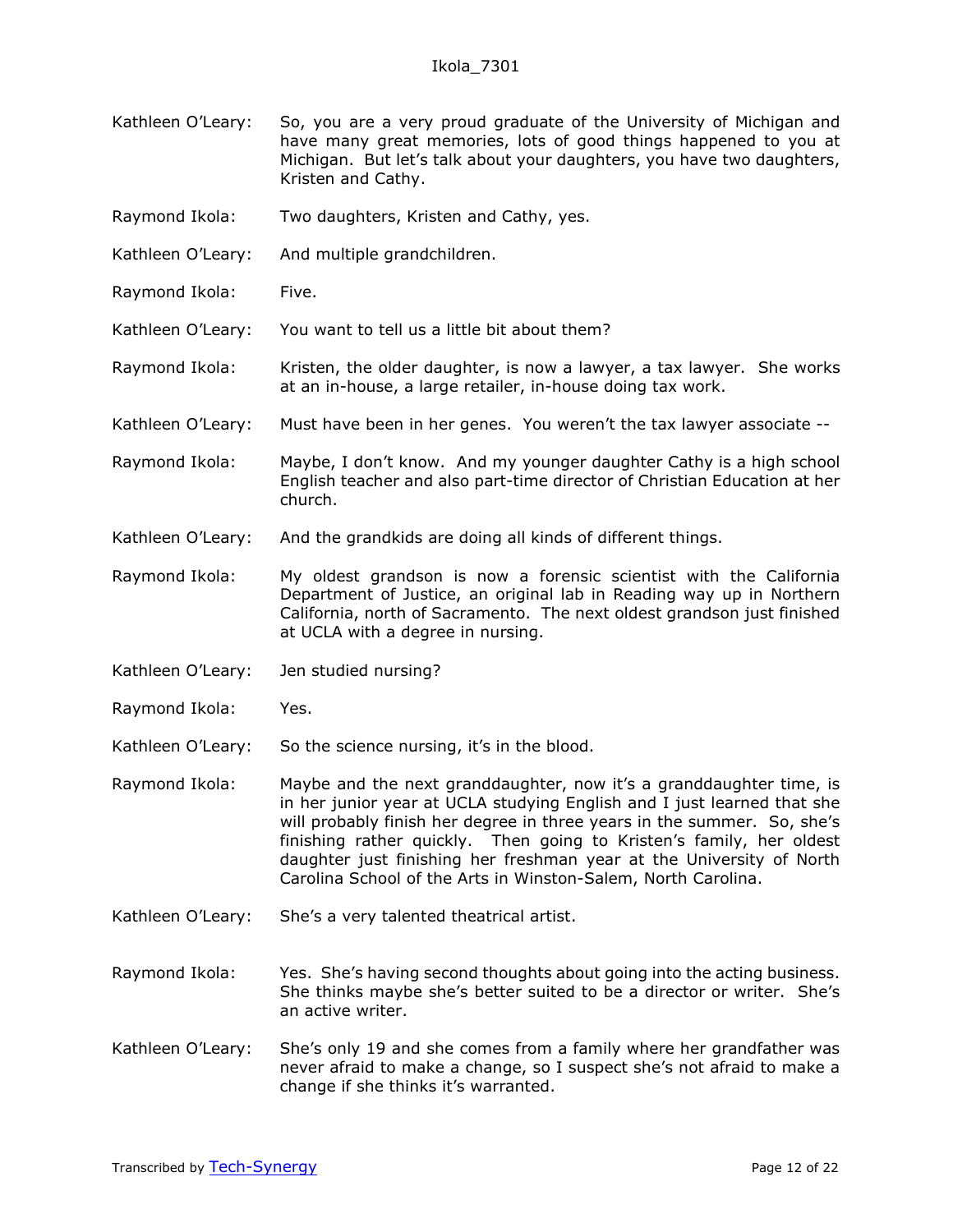- Raymond Ikola: Maybe that's in the genes too.
- Kathleen O'Leary: Yeah, you set a good example, you and Jen both have.
- Raymond Ikola: And then my fifth grandchild, grandson is a sophomore in high school.
- Kathleen O'Leary: Okay, now back to the professional side. So you applied for an appointment to the bench and my recollection is the time between your application and direct appointment to the Superior Court was relatively short?
- Raymond Ikola: No, it was relatively long. It was about 30 months, two and a half years.
- Kathleen O'Leary: Okay, but you were appointed directly to the Superior Court, you were not appointed into the Municipal Court?
- Raymond Ikola: That's true.
- Kathleen O'Leary: And when you went to the Superior Court, you're assigned immediately to the civil panel?
- Raymond Ikola: Immediately the civil panel. I was sworn in at eight o'clock in the morning and I went to, as I recall, Department Eight of the Superior Court and about nine o'clock, in walked the case ready to be tried.
- Kathleen O'Leary: You probably didn't bat an eye.
- Raymond Ikola: Well, it was a pretty simple case.
- Kathleen O'Leary: What about the transition from being a trial attorney, being an advocate, now, you're the neutral trial judge?
- Raymond Ikola: To me, it was a very smooth easy transition. The courtroom was familiar territory to me. I was playing a different role and now had the best seat in the house. I didn't have near the tension that trial lawyers have and it was just a thoroughly enjoyable job.
- Kathleen O'Leary: What about the tendency to want to jump in? I mean if you're an experienced trial lawyer.
- Raymond Ikola: Oh, no. No, I knew it as a trial lawyer, you don't want the judge jumping in.
- Kathleen O'Leary: So, your experience as a trial lawyer really --
- Raymond Ikola: Unless it's necessary to control the proceeding or some reason but actually, let the lawyers try their case was my best philosophy.
- Kathleen O'Leary: So your experiences as a trial lawyer really educated you in terms of what the perfect judge was.
- Raymond Ikola: I hope so. I think so.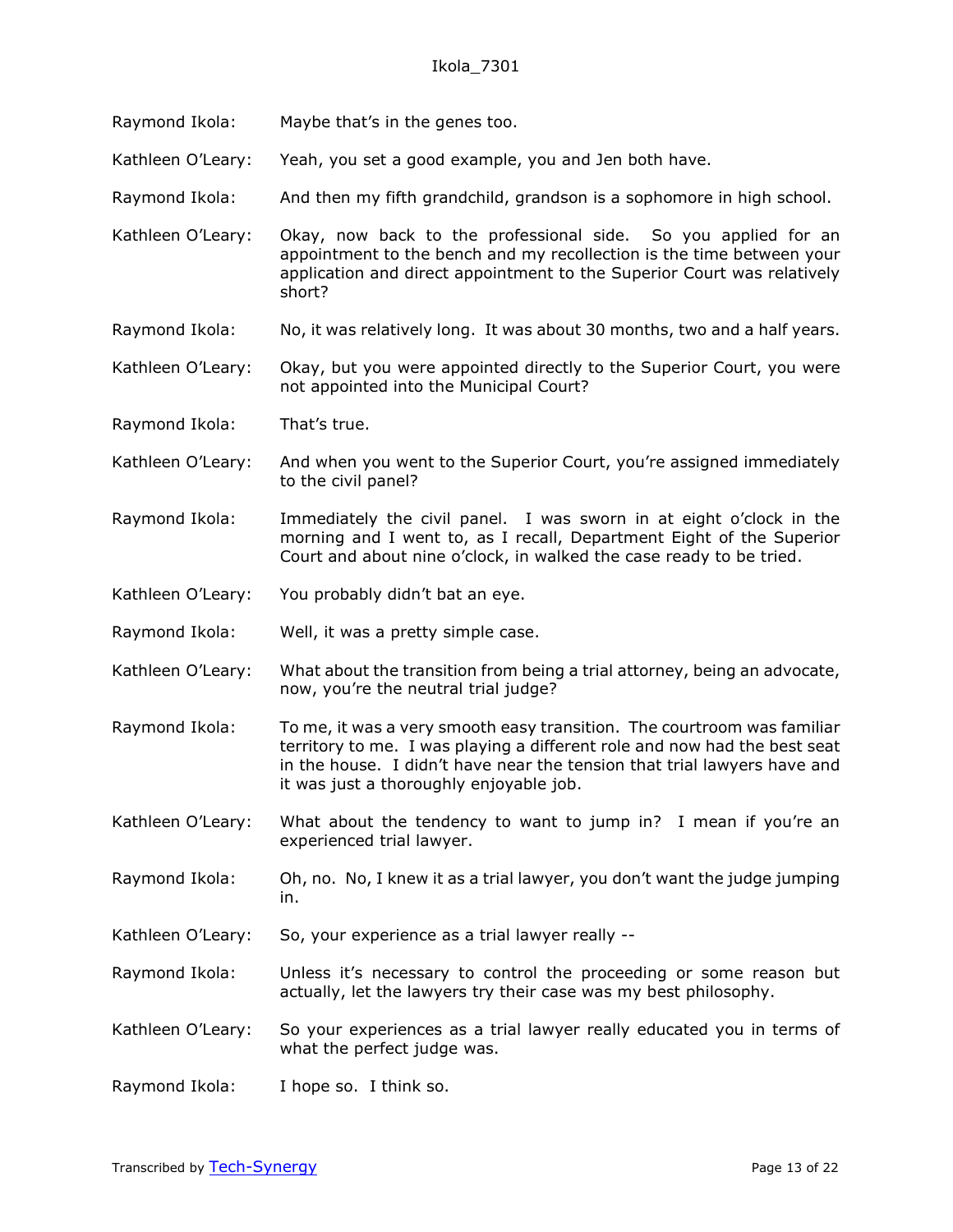Kathleen O'Leary: Then, you were on the civil panel for how long?

Raymond Ikola: Five years.

Kathleen O'Leary: And then you went to the complex civil panel which is long cause civil cases.

- Raymond Ikola: Yes, last two years was on the complex civil panel. I had been supervising judge of the civil panel a year before and then I went to the complex panel. The PJ gave me a choice, you want to supervise civil panel another year or two years or you want to go to the complex panel? So I chose the complex panel.
- Kathleen O'Leary: I remember when I was the Presiding Judge of the Superior Court, the Assistant Presiding Judge, Bob Jameson was elected. And he had been the supervising Judge in civil and I said, "Well, Bob, you're not going to be able to do that in January because you'll be the Assistant Presiding Judge, who should I have supervise civil?" And without missing a beat, he said, "Oh it has to be Ray Ikola." So, did he discuss that with you before or was it a surprise?
- Raymond Ikola: No, I had no idea.
- Kathleen O'Leary: Well, he had absolutely no hesitation as far as he was concerned, there were no other choices. But you didn't last a long time as a supervising judge because you did decide to go to complex.
- Raymond Ikola: I did go to complex.
- Kathleen O'Leary: What about cases either on the civil panel or on counting on the complex panel that were of particular interest to you or interesting facts or -- I'm using memories.
- Raymond Ikola: There was a memorable case, a couple of them actually. You mentioned Bob Jameson, well while he was serving on the civil panel, he had concluded that that an insurance company defendant was not complying with their discovery obligations to the point where he decided to strike the insurance company's Answer and do a default prove up.

And he hit the insurance company on a default basis with a 61-milliondollar judgment and it went up to this court and it was reversed on due process grounds. It was after that that the legislature enacted a provision requiring notice of how much you're seeking in punitive damages before doing the default. But at that time, there was no such provision. And so, as a reverse, they came back, but by that time, I was on the court and the case got assigned to me to retry.

And the thing I can remember about the case, with three days into the trial, we had some very good trial lawyers on the case. Three days into the trial. I called counsel back to chambers and said, "Counsel, I'm going to put out a mediator's proposal here because I think this case could be settled if you both take this proposal back to your clients and see whether it works. I think this case ought to be settled for 4 million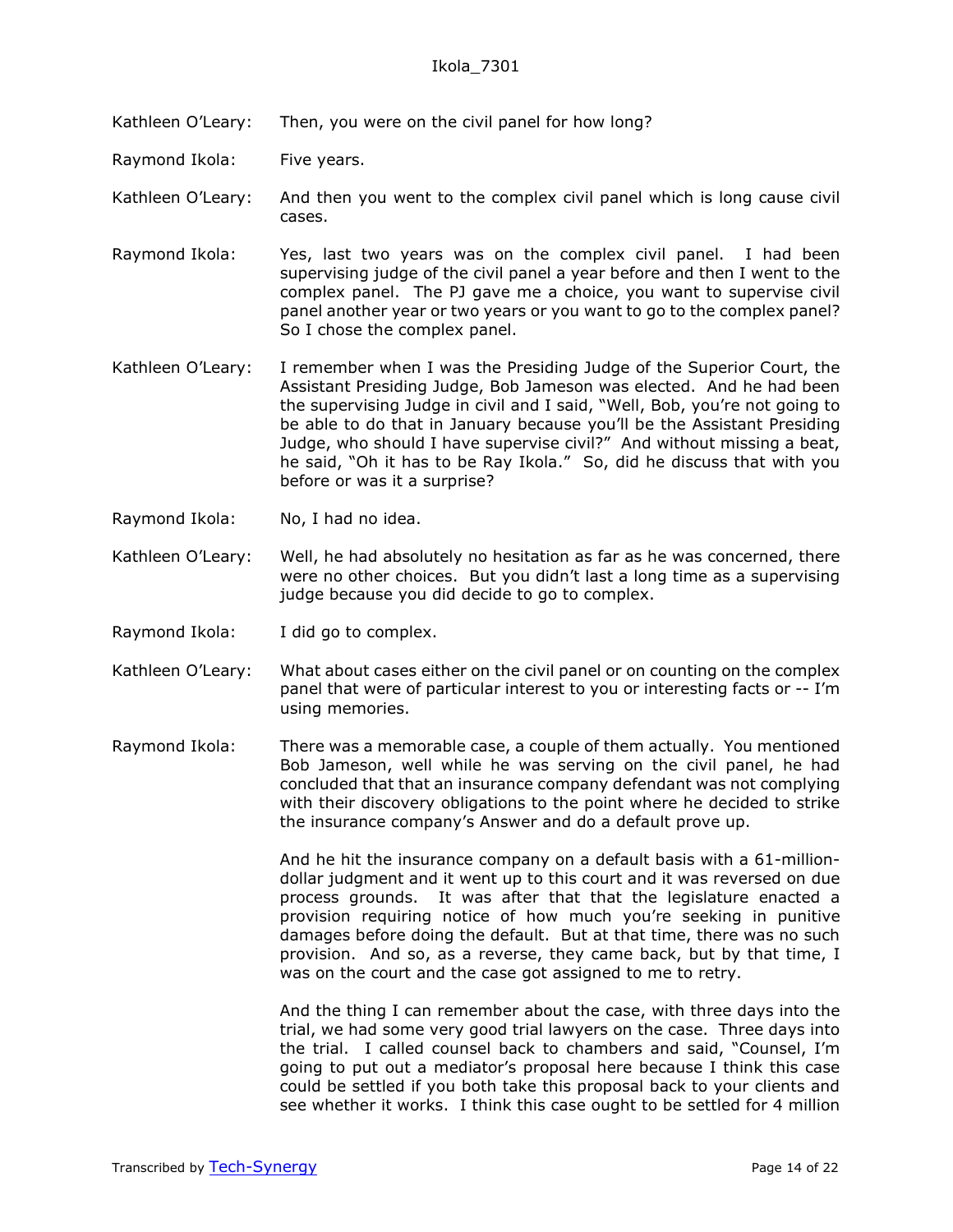dollars. And so, report to me in the morning what your clients think about that."

The next morning, and of course that was private, one side would not know the other side's answer, the plaintiff told me, "We'll take the four million." The defense lawyers said, "No, my client will not do the 4 million." I said, "Okay." Onward, and so we finished the case trying the case, jury was out deliberating and finally came back with a verdict and the clerk or the bailiff handed the verdict to me and I looked at it and I almost broke out laughing and then I handed it to the clerk, he read the verdict. It was four million, sixty thousand dollars.

- Kathleen O'Leary: So you were off by sixty thousand dollars.
- Raymond Ikola: I was off by sixty thousand dollars and a four-million-dollar verdict. It was good. Both lawyers actually, I can see them grinning, I mean, even the defense lawyer because it was so serendipitous.
- Kathleen O'Leary: Having been an experienced trial lawyer though, I bet that assisted you in sort of evaluating a case. You probably settled a lot of cases and tried a lot of cases, so you knew the value of a case.
- Raymond Ikola: Well, but I've guessed wrong too. That was clearly a very, very accurate forecast.
- Kathleen O'Leary: Any other cases?
- Raymond Ikola: There was a case I remember quite well that the testimony could form the basis of a good movie actually.
- Kathleen O'Leary: Well, let's hear about that one then.
- Raymond Ikola: Well, I can't remember all the details but the plaintiff was from Iran, he was a wrestler.
- Kathleen O'Leary: That's a good start.
- Raymond Ikola: He had defected from Iran actually. He was in the Iranian military and he had come to Venezuela with the team of wrestlers from Iran to participate in some sort of world champion military wrestling championship and he and his partner, according to the testimony, then that time decided to defect. And it was a very interesting story how all that happened and how they arranged the defect but one of the things in the background of this was that the Iranian wrestler's father and uncle were important people, should I say in the Islamic government.

His father was the equivalent of what we would call the Speaker of the House of Representatives and his uncle was a high military officer. And he testified and you wonder why this is relevant and I'd had to tell more of the story to tell you why it was relevant. But he testified that his mother on a phone call from Iran had told him after he defected that his father and his uncle had lay their hands on the Quran and sworn an oath that if they ever get their hands on him, they'll kill him.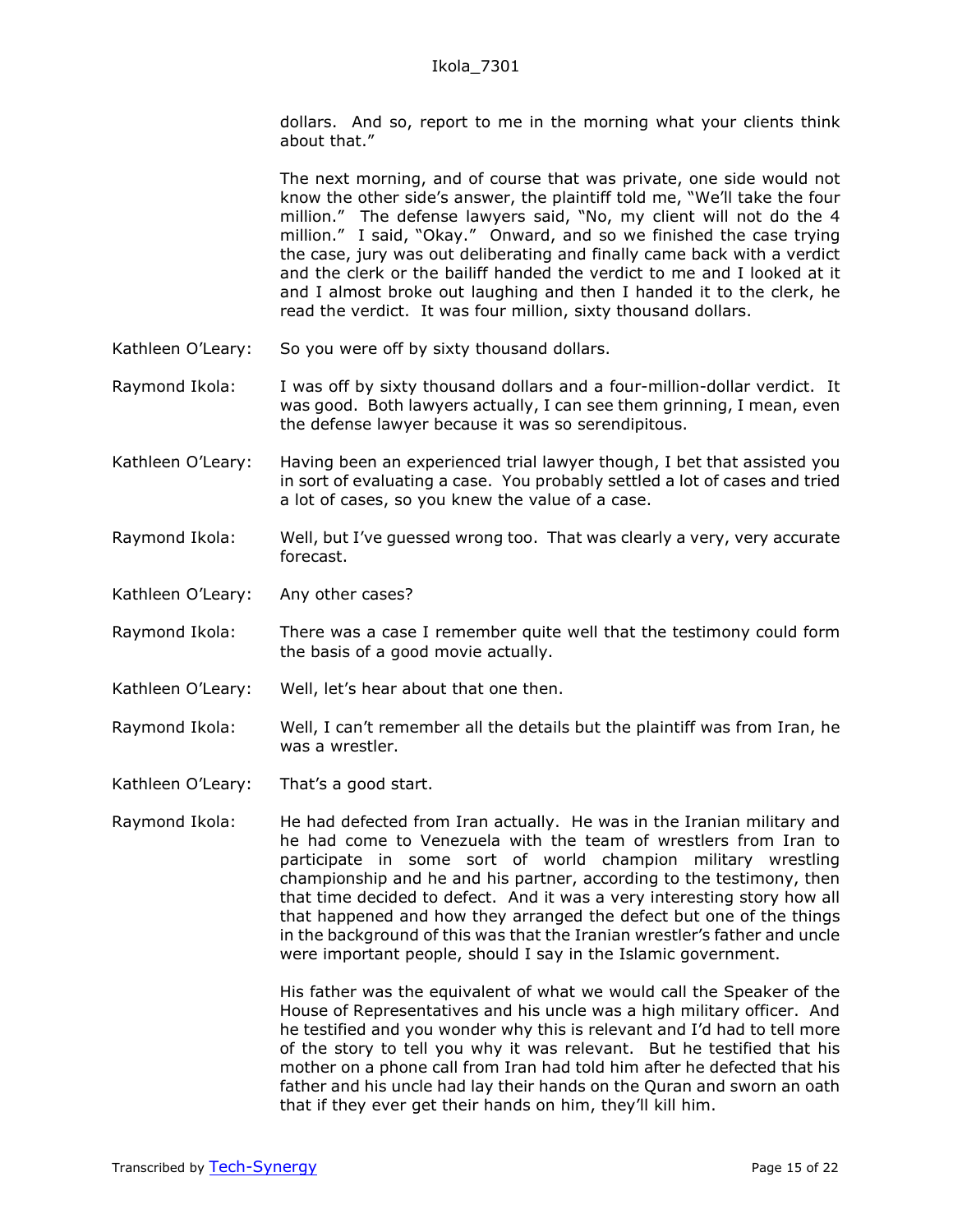- Kathleen O'Leary: Wow!
- Raymond Ikola: Well, with that background, one day the LA Police Department break into his apartment and arrest him on charges of transporting heroin. It turned out that he fought the charge and he was represented by Jim Stockler, who later became a superior court judge, and he was acquitted. It turned out that they were able to demonstrate that the transportation of the heroin he had allegedly engaged in had been a setup by Los Angeles Police Department where one confidential informant had set it up to send the drugs to another confidential informant.

At any rate, why this background? It turned out that this arrest that happened as I recall was about one week before he was to sit down for his final interview for his United States citizenship.

- Kathleen O'Leary: Which was very important to him because he couldn't go back to Iran, it doesn't sound like.
- Raymond Ikola: Well, it was doubly important because he was not only a wrestler, he was a very good wrestler. And he was about to try out for the US Olympic team. I think it was the 1988 Olympics in Seoul, Korea as I recall.

And because of the arrest, he could not have this interview. That was put on hold, so he could not go to the Olympics and he testified about how he's had on television watching people who he had defeated in wrestling matches in the United States win medals at the Olympics and this is a very long story but fascinating as I was almost and I haven't told you the half of what the testimony showed. At any rate, this had a background then legally. The case had been tried some years earlier by another Orange County Superior Court judge.

- Kathleen O'Leary: And the case was a suit against the Los Angeles Police Department?
- Raymond Ikola: Yes and one of its detectives individually. And the case had resulted in a million-dollar verdict in favor of the plaintiff. It had gone up to the California Supreme Court who reversed it on instructional error and sent it back for trial only and damages. They affirmed the liability finding and so, the case I had then was a trial on the damages. And after hearing the case again, the New Jersey jury returned the verdict to three million dollars. They managed to triple the damages from the first trial.
- Kathleen O'Leary: Well, it is a pretty compelling story.
- Raymond Ikola: It was a very compelling story and a memorable one.
- Kathleen O'Leary: What could have been a tragedy, but it sounds like there was a happy ending and I assume that verdict to the best of your knowledge was not overturned on appeal?
- Raymond Ikola: It was affirmed.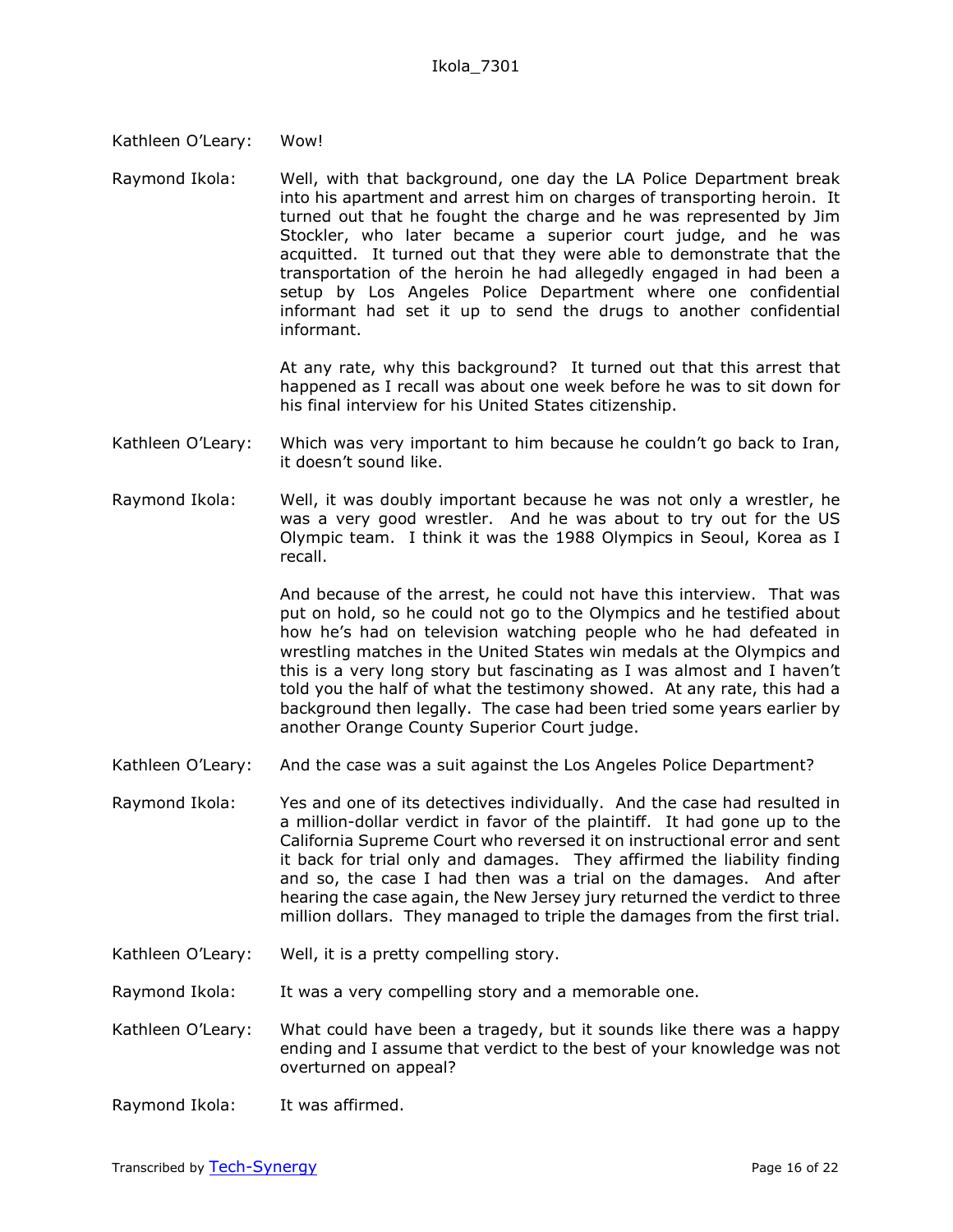Kathleen O'Leary: Good. Any other cases?

Raymond Ikola: There are lots of other cases but enough reminiscences on cases, I think.

- Kathleen O'Leary: So, in December of 2002, you're appointed to the Appellate Court. So you leave the Trial Court and you join us here at the Court of Appeal. Any thoughts in terms of your transition from the Trial Court to the Appellate Court? Sounds like you were having a lot of fun in the Trial Court with some pretty interesting cases and you're right in the thick of the battle and then you came to Court of Appeal and we're a little quieter over here.
- Raymond Ikola: Well, I said the transition from being a trial guy to trial judge was seamless. Coming to the Court of Appeal, it was like jumping into a cold bath because it's very different. As you know, the job here is just totally different than being a trial judge. So, that's what I'm getting used to and took me few months, you don't have cases coming at you from the backend until you've been here for a while, so it's kind of slow. But then it picks up.
- Kathleen O'Leary: When I first came, I thought it was kind of slow and I thought, "Boy, I have to get involved in more committees and teach more classes." And then, a year later, I thought, "What was I thinking?" So yeah, the cases do catch up with you.

On the trial court, rarely know what's going on in other judge's court rooms. I mean, you don't get a change to go sit and listen to other judge's trials. Occasionally and I will tell you a story, because it's in the lunchroom, when you came here, I was surprised, I suspect you were when you started reading other people's trials. It was illuminating in certain respects.

- Raymond Ikola: Yes, that's true.
- Kathleen O'Leary: Now, you have been a judge for over 20 years between the Trial Court and your tenure here on the Court of Appeal.
- Raymond Ikola: Yes.
- Kathleen O'Leary: That's actually the longest time you stayed with a job, isn't it? I mean changing firms and things?
- Raymond Ikola: Sixteen years here at this court may be my longest stay in one place.
- Kathleen O'Leary: Okay, so you must like the job?
- Raymond Ikola: I love it. It's a very different job than being a trial judge, but it's just very satisfying.
- Kathleen O'Leary: What continues to interest you? I mean, what do you like about the job?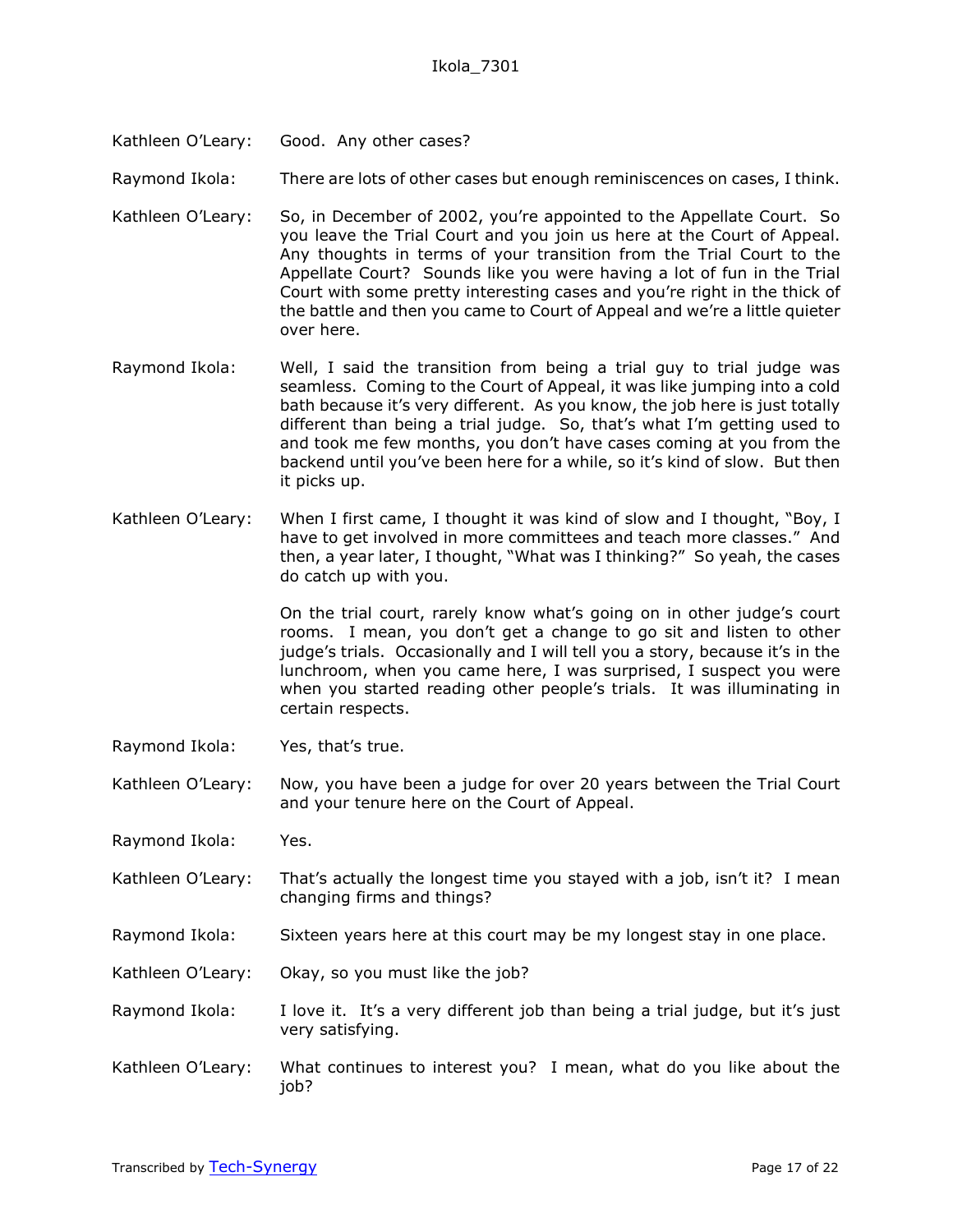- Raymond Ikola: The variety. You would think the state has about 40 million people, I think California, just maybe just shy of 40 million and you would think with that kind of population that all the kinds of disputes that man could create have been litigated and decided, but it just isn't so. There are just new ways that people can get into trouble or generate a dispute and just never ceases to amaze me, the things people do and the jams they get in and how law is going to deal with it.
- Kathleen O'Leary: The Court of Appeal does offer you an occasional probate case, so I guess you get to satisfy that interest in estate planning occasionally.
- Raymond Ikola: Actually, there are some interesting probate cases, strangely enough some interesting cases that do come out of probate.
- Kathleen O'Leary: In terms of tax cases, they are usually state tax.
- Raymond Ikola: We don't see many of those. I think I've seen a sales tax case here or there.
- Kathleen O'Leary: The big tax cases go across the street to the Federal Court.
- Raymond Ikola: I think so.
- Kathleen O'Leary: That doesn't disappoint you now?
- Raymond Ikola: No. Not at all.
- Kathleen O'Leary: One aspect there has to be something about this job that you either dislike or don't like quite as much as other aspects.
- Raymond Ikola: Not really. I'm just a happy camper here. I don't have any dislikes.
- Kathleen O'Leary: Honestly, on all the years that I've worked with you on the Appellate Court, I really don't think I ever have heard you express a preference for business litigation cases, criminal cases, probate cases, you do them all. Any area of the law interest you more than another?
- Raymond Ikola: At the moment, no. I really do enjoy all the cases and I find challenges in each type of case that comes our way. Let me say one thing. I do have a dislike. The California Environmental Quality Act. In cases that come up from decisions under CEQA as it's called, are tedious.
- Kathleen O'Leary: Because they usually come with boxes and boxes of administrative records?
- Raymond Ikola: Huge administrative records and things that aren't typically exciting like traffic studies or what's going to happen to the California gnatcatcher if this golf course is built. It's tedious going through those cases.
- Kathleen O'Leary: But you handle those cases just like every other case, don't you?
- Raymond Ikola: Well, you've got to just dig in and do it.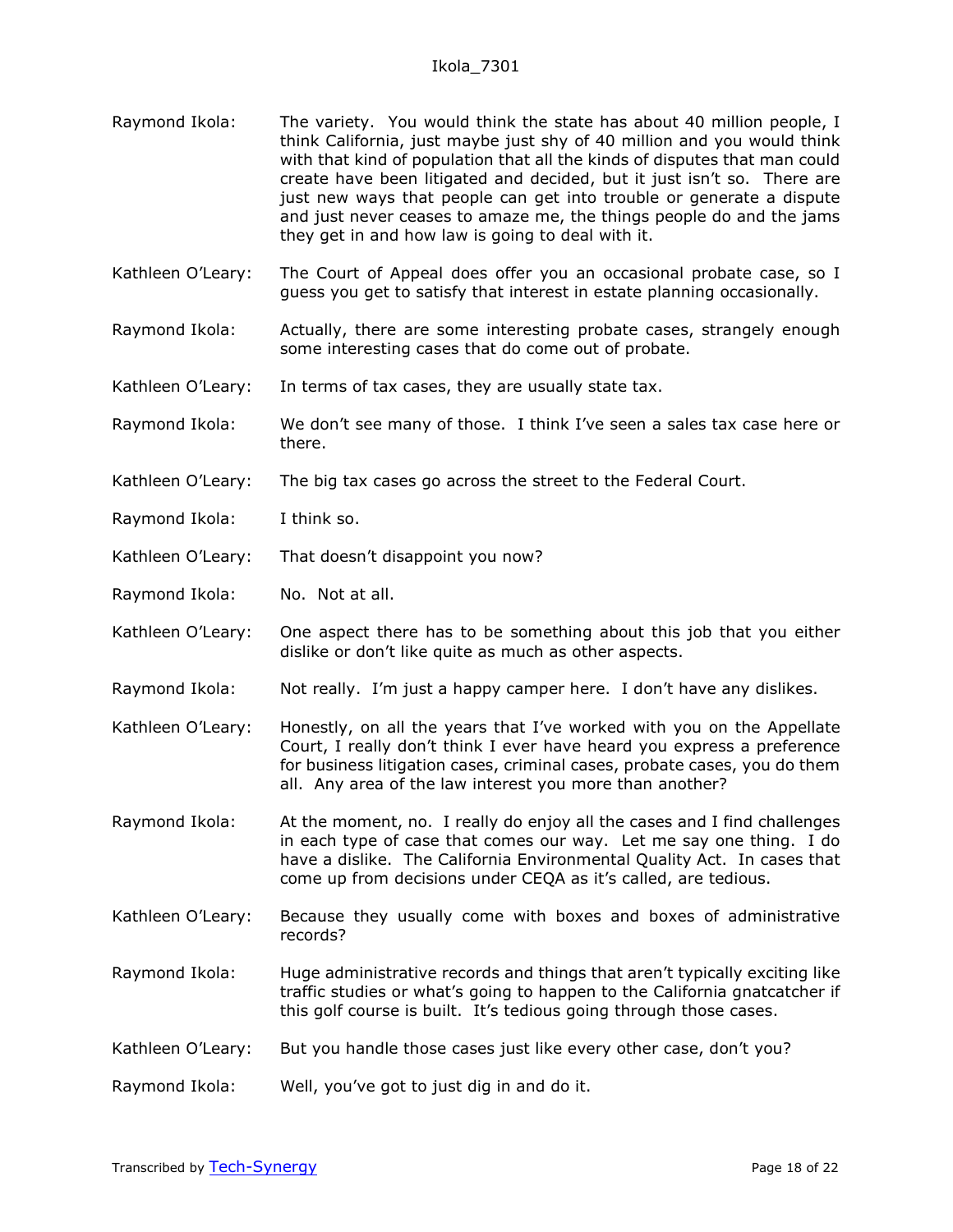- Kathleen O'Leary: During your tenure on the Trial Court and the Appellate Court, you spent a considerable amount of time and devoted a lot of effort to different judicial council advisory committees. Can you tell us about those committees?
- Raymond Ikola: I think the first committee I served on was at that time it was called the Court Technology Advisory Committee. Its task was to address issues involving technology and the implementation of various technologies in the courts. At that time, the judicial branch was also involved in developing a system known as CCMS, California Case Management System. And although the court technology committee was not charged with overseeing that project, we got regular reports on it. I think there was a task force that was actually pursuing that project. So that was interesting and eventually the whole project crashed and burned. It is unfortunate in my view, but that's what happened.
- Kathleen O'Leary: Yeah, because we have the Appellate Court case management system here that works quite well.
- Raymond Ikola: Yes. Well, the CCMS system was a massive, massive undertaking. It sought to integrate not only the Trial Courts, the Appellate Courts, but the District Attorney's Office, the Attorney General's Office, Police Departments, all law enforcement partners, the California Highway Patrol. It was just a massive undertaking.
- Kathleen O'Leary: So sometimes projects are too ambitious maybe?
- Raymond Ikola: That may have been part of it.
- Kathleen O'Leary: The other project that I think you spent a lot of time on over the years is volunteering as a judge for the Constitutional Rights Foundation Mock Trial Program. I know you've been selected to judge the statewide competitions for CRF twice and you've been selected as their judge of the year, two, maybe three times, so why the commitment to CRF and mock trials?
- Raymond Ikola: Well, it turns out that I really enjoyed it. Watching these young people high school students perform of the mock trial, it's just very satisfying. It makes you hopeful for the future when you see young people performing at that level. Lots of bright people and doing so well in presenting a mock trial and absorbing the law that they have learned in order to do this well, and it's just very satisfying to watch that process.
- Kathleen O'Leary: Okay. So in addition to knowing that you are very smart and very hardworking, I know you hate it when I call you a brainiac, but I do think you are a brainiac but I've come to learn that you're kind of a renaissance man. You served as president and chair of the board of the Pacific Symphony during its early years in the 1980s. That's something a little different. What was the source of your interest in the symphony? The marching band?
- Raymond Ikola: I had, believe it or not in high school, considered going into music as a career at one time, but as I've described earlier, that never happened,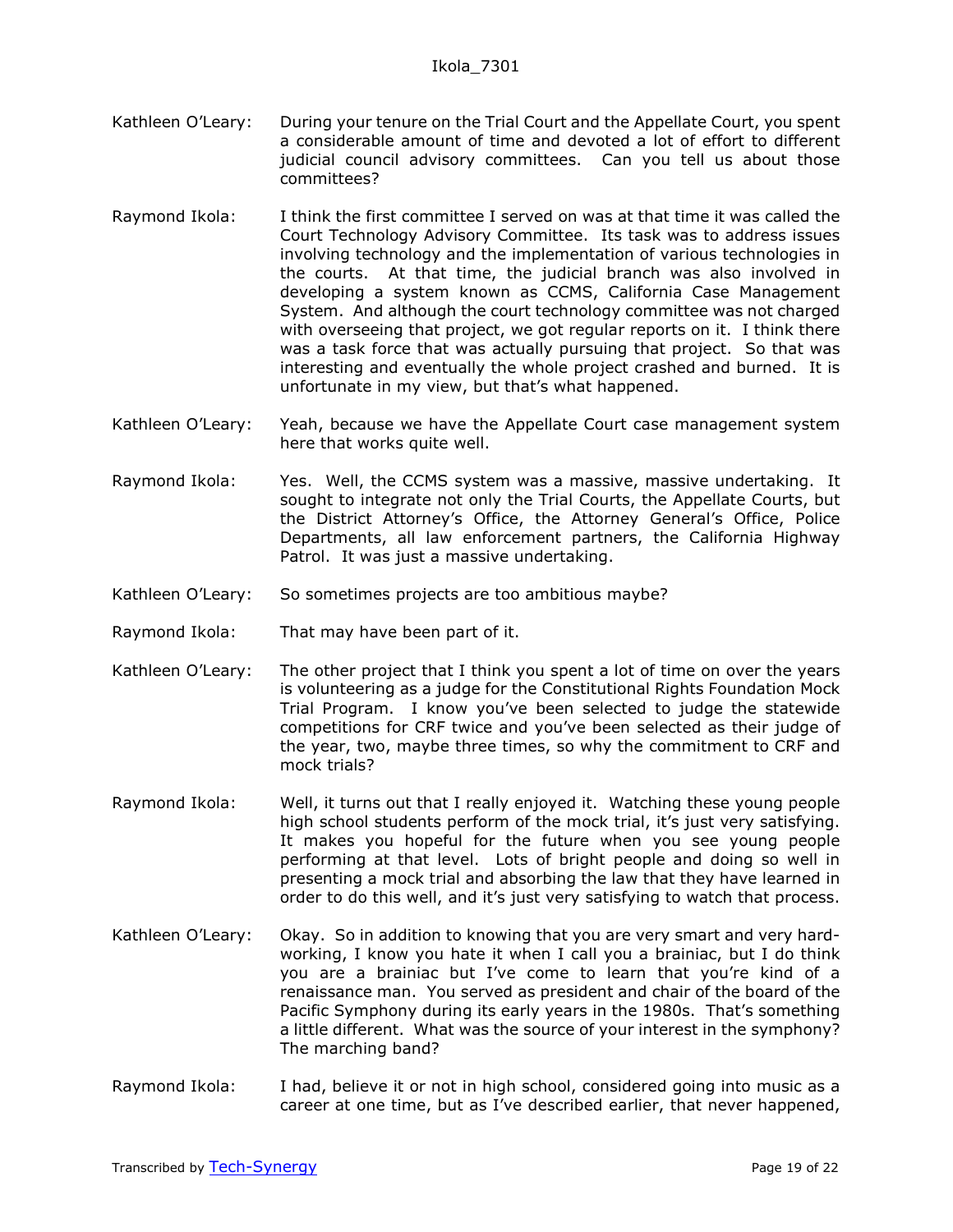but I've always enjoy classical music and one day, I was sitting in my office and an individual happened to be the manager of a large shopping center here in Orange County, was in talking about a problem that I forgot what the problem the shopping center was facing.

Suddenly, this individual said, "Do you like classical music?" I said, "Well, yes." He said, "Well, do you know about the Pacific Symphony?" I said, "Well, no." So he described this fledgling orchestra that was then I think two years old or something and said, "You know, you have to try one of our concerts." So I did. Jen and I went to a concert. I was kind of blown away. They were really good. And so, then I forgot how it was. But I wound up on the board and eventually, I was the president of the board and then chair of the board about the time that the Performing Arts Center was completed in Costa Mesa and I left the board shortly after that but those early years, it was an exciting process building the symphony support-wise, not musical-wise.

- Kathleen O'Leary: You're a person that likes to stay busy. I mean, you engage in a variety of hobbies in addition to all the volunteer work in the committee work. I know you've been involved in photography, you've been involved in woodworking, a variety of general home improvement projects. I can remember you coming to work on a Monday telling me about changing all the doors in your house not because you couldn't afford to have someone do it, but you seem to think that was fun. I remember you telling me that you changed the light in your swimming pool yourself, again, just because you thought it would be fun. Why don't you just use your weekends to relax and put your feet up?
- Raymond Ikola: I don't know. In terms of home Improvement projects, that was true. There were 18 interior doors. I still remember the number, 18 interior doors and in the house we're living, in turned out that the rough opening for the doors did not match standard doors. And so I had to do a lot of plaining to get the standard doors to fit. It was a big job. I did all the baseboards as well.
- Kathleen O'Leary: I remember you coming in on Mondays with a few aches and pains, but laughing about how you had to plane doors to fit and the challenges you would come into. And things I've learned over the weekend about base moldings or doors. You just like doing those things.
- Raymond Ikola: I often said there are two kinds of people in the world, those who like to build things and people who couldn't care less about building things and I've always enjoyed building things. So, I took up woodworking at some point. I've been doing that for eight or nine years now and I still do some Woodworking.
- Kathleen O'Leary: Then, there is another interest in your life and I think this might be the high point of the interview. It's obviously you love your wife very much and your family and it appears you love your job, but there's one more significant love in your life and that's the Michigan football, correct?

Raymond Ikola: Correct.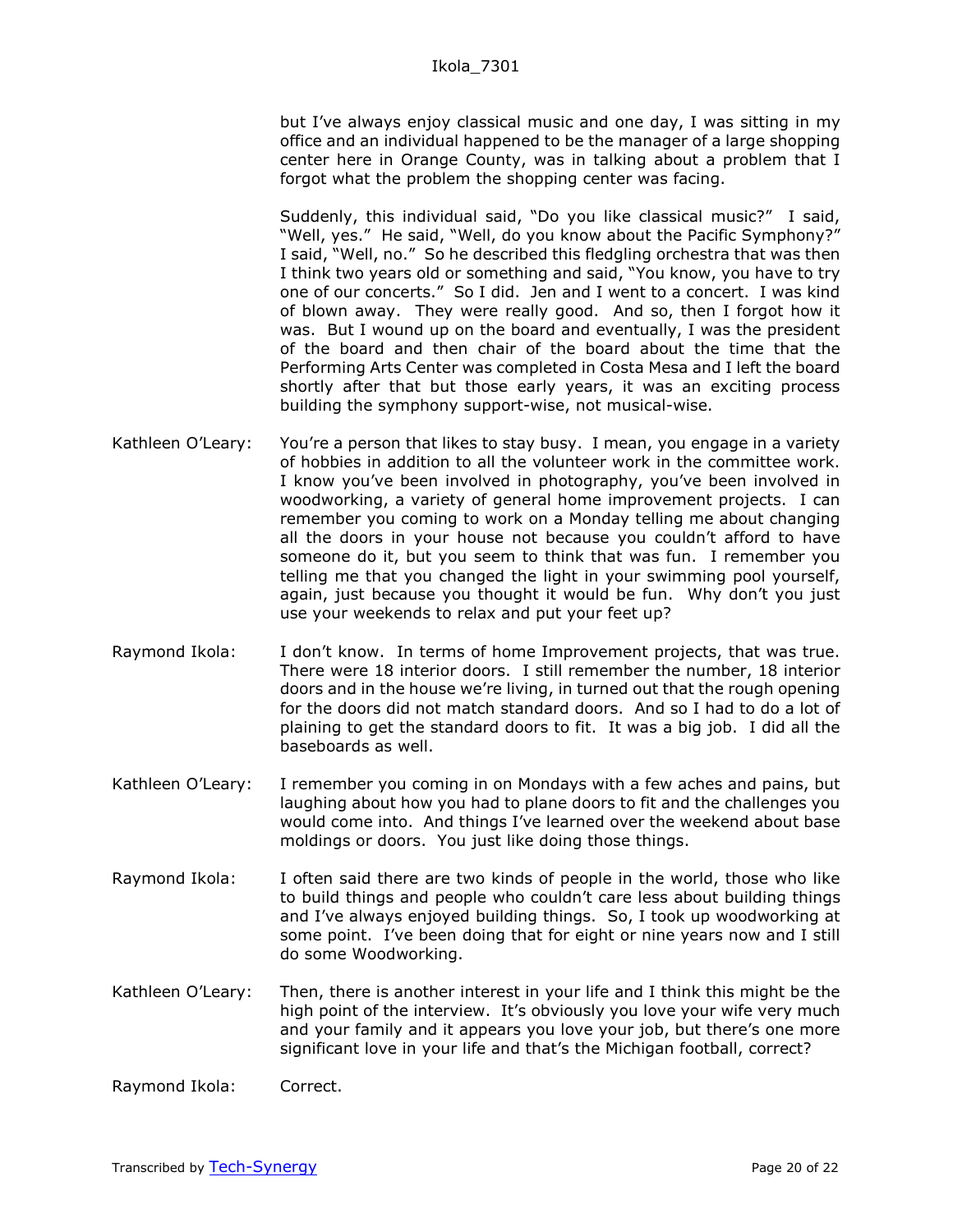Kathleen O'Leary: Okay. So tell us about the love affair you have with Michigan football and the big house.

Raymond Ikola: Well, I went to all the football games when I was a student, of course and then I didn't go to a Michigan football game for years and years and then one year, I was going to the University Illinois to interview with the law school -- interview students on behalf of the firm I was with and I thought, since I'm going back to the Midwest for this interview, the timing was right that I thought I could swing by Ann Arbor and see a Michigan football game. I thought that'd be kind of cool.

> So, Jen went with me. So we went and saw I think Michigan played Wake Forest that game and so, I thoroughly enjoyed it. I came back and I thought, it's hard to get individual tickets at face value. So maybe I should just get a season ticket. I get back a couple times a year, that's all fun. So I applied for a season ticket. It took me six years before I got my season tickets and so, I've held season tickets now for Michigan football for I think this is my 26th year and I just thoroughly enjoy the whole atmosphere, the whole experience. It's just so much fun going to a college football game on a big stadium like Michigan's.

- Kathleen O'Leary: Yes, the rain or sleet or snow doesn't make any difference to you, does it?
- Raymond Ikola: Oh, I've sat through some pretty awful weather, sleet, snow.
- Kathleen O'Leary: I know. Bob Jameson has a famous video of the two of you sitting, watching a Michigan football game as the players were making snow angels on the field.
- Raymond Ikola: That was after the game, yeah.
- Kathleen O'Leary: Anything else that we should cover that we haven't covered. I mean, we could talk about all the memorabilia you have in your chambers from Michigan, but then that would take another hour or so. I think we'll skip that but anything else you want to tell us about your career?
- Raymond Ikola: Couple of other committees maybe I served on, the Appellate Advisory Committee to Judicial Council. I chaired that committee for I think three years working with all the Appellate rules court and then the California Civil Jury Instruction Committee, very satisfying committee. I served on that for nine years, very good experience.
- Kathleen O'Leary: That's kind of like diagramming sentences. It's very engineer-like I think.
- Raymond Ikola: I don't know but that pretty much tells the story of my career.
- Kathleen O'Leary: Okay. Well, thanks for sharing your story with me and I hope that this will illuminate, your career for anyone who chooses to watch the video. I think you're a person who's extremely well-educated. Although the education never ends with you. You're always learning new things. You're always inquisitive about something new. You have so many